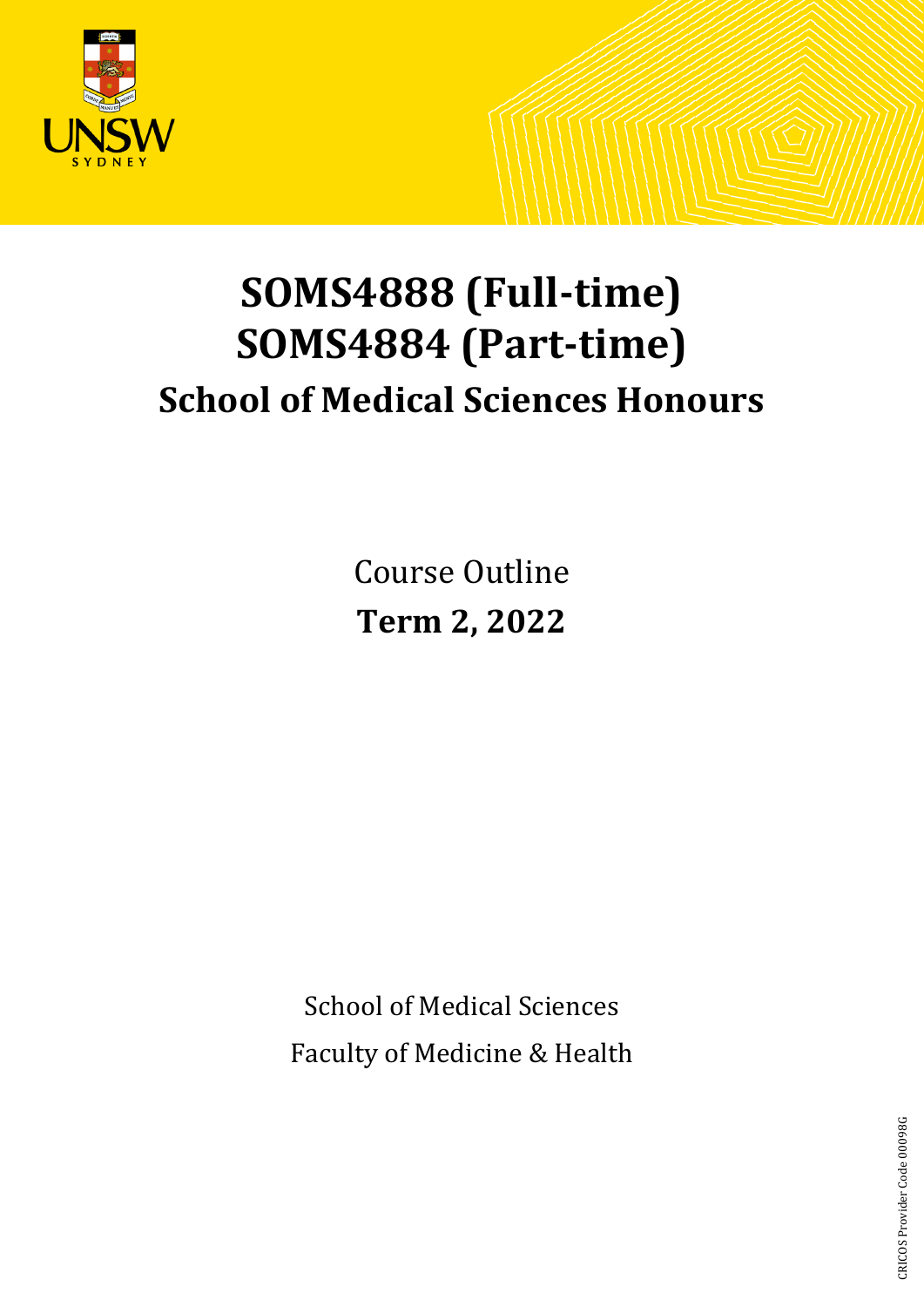# **Table of Contents**

| 1. Staff                                                           | 3              |
|--------------------------------------------------------------------|----------------|
| 1.1. SoMS Honours Committee                                        | 3              |
| <b>1.2 SoMS Honours Mentors</b>                                    | 3              |
| <b>2. Course information</b>                                       | 4              |
| 2.1. Course summary                                                | 4              |
| 2.2. Course aims                                                   | 4              |
| 2.3. Course learning outcomes                                      | $\overline{4}$ |
| 2.4. Relationship between course learning outcomes and assessments | 5              |
| 2.5. Impact of COVID-19                                            | 5              |
| 3. Strategies and approaches to learning                           | 6              |
| 3.1. Learning and teaching activities                              | 6              |
| 3.2. Expectations of students                                      | 6              |
| 3.3. Guidelines for supervision                                    | 8              |
| 3.4. Guidelines for examiners                                      | 10             |
| 4. Assessment                                                      | 11             |
| 4.1. Assessment tasks                                              | 11             |
| 4.2. Expectations and Milestones document                          | 11             |
| <b>4.3. Research Skills</b>                                        | 11             |
| 4.4. Literature Review                                             | 12             |
| 4.5. Introductory Seminar                                          | 12             |
| 4.6. Student/supervisor progress report                            | 12             |
| 4.7. Project Manuscript                                            | 13             |
| <b>4.8. Final Seminar</b>                                          | 15             |
| 4.9. Research Performance & Seminar Engagement                     | 15             |
| 4.10. Assessment criteria and standards                            | 15             |
| 4.11. Submission of assessment tasks                               | 16             |
| 4.12. Penalties                                                    | 16             |
| <b>4.13. Special Consideration</b>                                 | 16             |
| 4.14. Feedback on assessment                                       | 17             |
| 4.15. Re-submission of assessment tasks                            | 17             |
| 4.16. Adjudication of marks by a third assessment                  | 17             |
| 4.17. Student contact with examiners                               | 17             |
| 4.18. Guidelines for Submitting Drafts to Supervisors              | 17             |
| 4.19. Data Storage                                                 | 17             |
| 5. Academic integrity, referencing and plagiarism                  | 18             |
| 6. Administrative matters                                          | 18             |
| 7. Additional support for students                                 | 18             |
| 8. School of Medical Sciences Honours - Instructions to Authors    | 20             |
| 8.1. General style requirements                                    | 20             |
| 8.2. Literature review                                             | 21             |
| 8.3. Project manuscript                                            | 22             |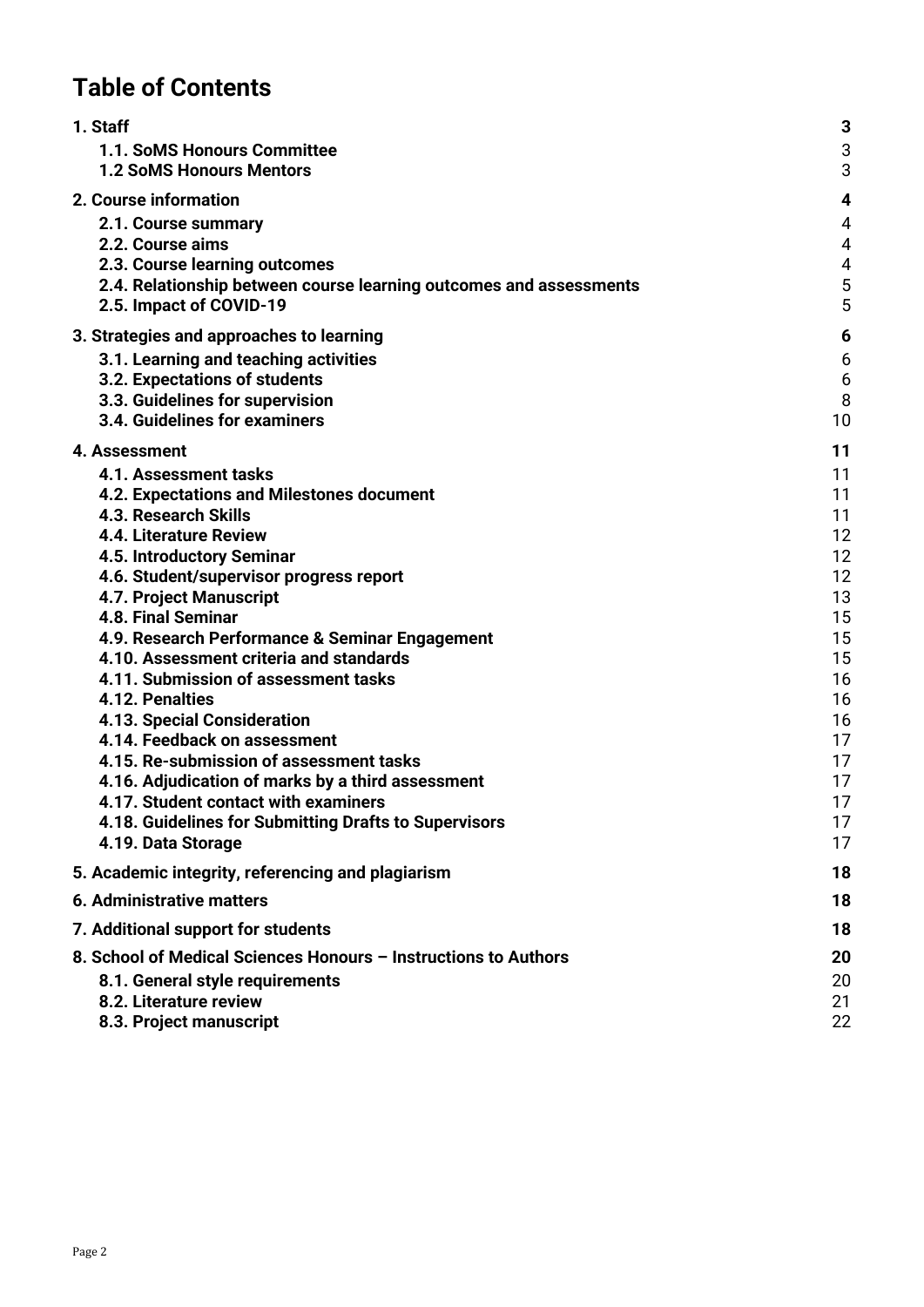# <span id="page-2-0"></span>**1**. **Staff**

| <b>Course Convenors</b>       |                         |              |
|-------------------------------|-------------------------|--------------|
| Dr Trevor Lewis               | t.lewis@unsw.edu.au     | T: 9065 9730 |
| AProf Lu Liu                  | Lu.Liu@unsw.edu.au      | T: 90655578  |
| <b>Administrative officer</b> |                         |              |
| Mr John Redmond               | SOMSHonours@unsw.edu.au | T: 9065 9557 |

Note: All emails relating to School of Medical Sciences (SoMS) Honours should be sent to [SOMSHonours@unsw.edu.au](mailto:SOMSHonours@unsw.edu.au) in the first instance.

# <span id="page-2-1"></span>**1.1. SoMS Honours Committee**

The School of Medical Sciences (SoMS) Honours Committee is comprised of representatives of the academic disciplines of the School of Medical Sciences and affiliated institutes. The Honours Committee oversees the assessment and grading of the Honours projects and makes recommendations to the Deputy Head (Education) on final grades and nominations for University Medals. The Committee ensures that the assessment of each student is fair and appropriate. The Committee is also a source of help and advice for Honours students and their supervisors.

### **SoMS Honours Committee Members:**

| A/Prof Lu Liu             | lu.liu@unsw.edu.au         |
|---------------------------|----------------------------|
| Dr John Lock              | john.lock@unsw.edu.au      |
| A/Prof James McAuley      | james.mcauley@unsw.edu.au  |
| A/Prof Joshua McCarroll   | j.mccarroll@ccia.org.au    |
| Dr Mee Ling Munier        | cmunier@kirby.unsw.edu.au  |
| Dr Kate Poole             | k.poole@unsw.edu.au        |
| Dr Trevor Lewis           | t.lewis@unsw.edu.au        |
| Dr George Sharbeen        | g.sharbeen@unsw.edu.au     |
| <b>AProf Nicola Smith</b> | nicola.smith@unsw.edu.au   |
| Dr Daina Sturnieks        | d.sturnieks@unsw.edu.au    |
| Dr Rachel Berry           | r.berry@unsw.edu.au        |
| Dr David Jacques          | d.jacques@unsw.edu.au      |
| <b>AProf Yanchuan Shi</b> | <u>y.shi@qarvan.org.au</u> |

# <span id="page-2-2"></span>**1.2 SoMS Honours Mentors**

Students will be informed which member of the Honours Committee has been assigned as their mentor in week 1 of the term. Students should seek help and advice from their mentor if difficulties of personal or professional nature arise. All discussion with your mentor will be strictly confidential. Students can also ask for general feedback from their assessed work. The initial point of contact should be via e-mail to set an appointment. Once assessment tasks have been graded, students can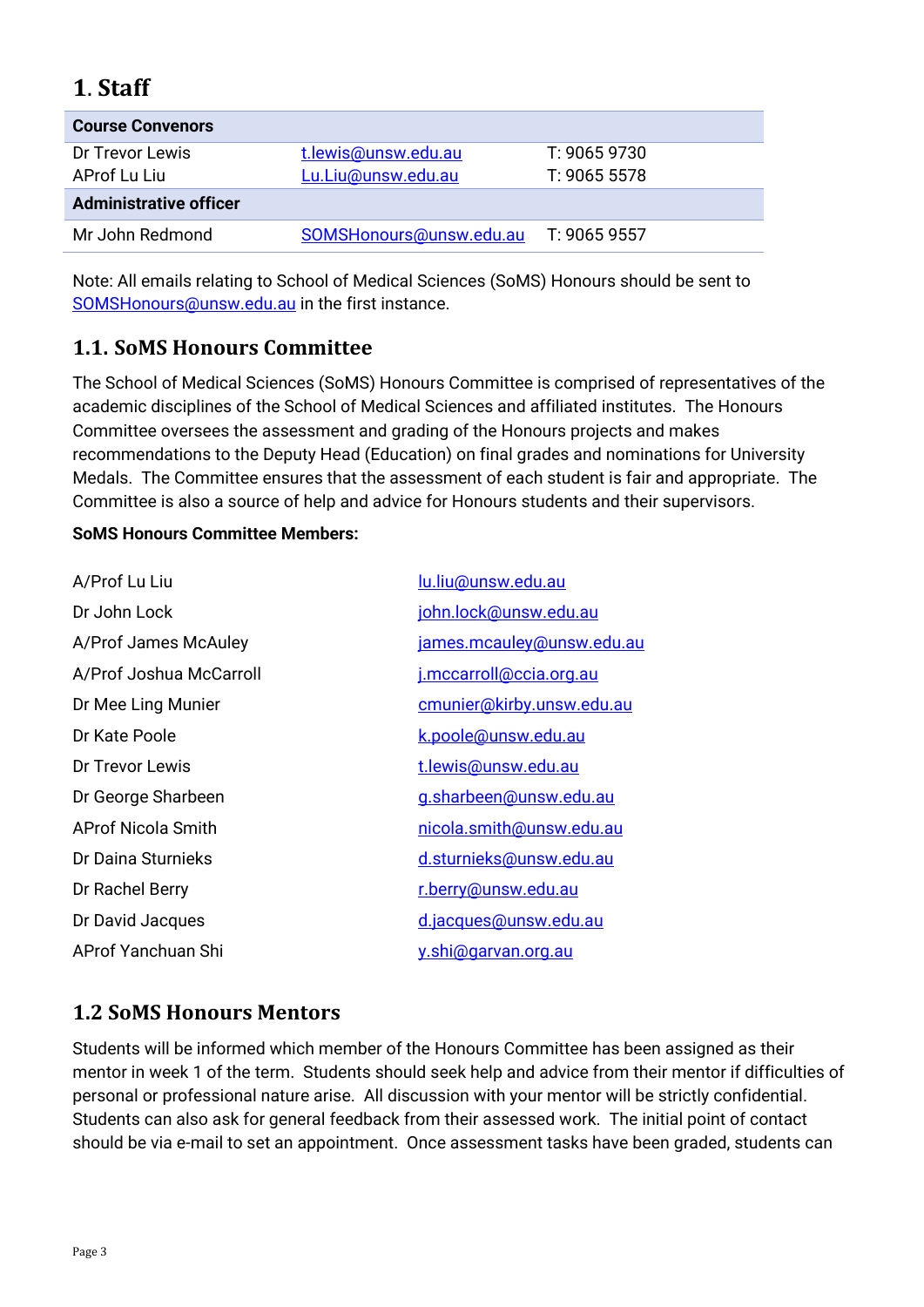meet with their mentor to receive feedback on their performance. Your mentor will also review your Negotiated Expectations and Milestones and evaluate your progress report.

# <span id="page-3-0"></span>**2. Course information**

Units of credit: 48 UOC, across three terms.

Students must have qualified for or be a graduate with a Bachelor of Science or Bachelor of Medical Science, or completed 144 units of credit (UOC) in a degree program with an embedded honours (e.g. Bachelor of Advanced Science (Honours) at UNSW). Students should have a major or specialisation in Anatomy, Physiology, Pathology, Pharmacology, Exercise Physiology or other relevant biomedical science discipline. Students must have a minimum overall weighted average mark (WAM) of 65 for level 1 to 3 courses, or if the overall WAM is between 60 and 65 then a level 3 WAM of at least 65 is required and acceptance by the proposed supervisor. Students in the Bachelor of Advanced Science (Honours) program must meet the progression requirements of the program.

# <span id="page-3-1"></span>**2.1. Course summary**

The School of Medical Sciences Honours course is run over three terms. It provides advanced research training in medical science research including the disciplines of Anatomy, Physiology, Pathology, Pharmacology and Exercise Physiology. Students will undertake a supervised research project that places emphasis on advanced disciplinary knowledge, the use of specialised techniques relevant to their chosen research area, critical thinking and scientific communication. Students also gain experience in scientific writing and oral presentation via the submission of two written assessments - a literature review and a research manuscript based on substantial independent research activity - and two student seminars. The course is also comprised of compulsory online Research Skills modules (via Moodle), School of Medical Sciences (SoMS) seminars (UNSW-based students) and Departmental/Research Institute/Lab Group seminars throughout the course.

# <span id="page-3-2"></span>**2.2. Course aims**

The aim of the SoMS Honours course is to introduce undergraduate students to medical science research. It is an opportunity for research training and developing advanced disciplinary knowledge relevant to the chosen research project. The course will prepare students to pursue further research studies in a Masters or Doctoral research program, for further study in science related professions, or prepare students for careers where scientific thinking, critical analysis, or scientific communication are key skills.

# <span id="page-3-3"></span>**2.3. Course learning outcomes**

Course learning outcomes (CLO) are statements that identify the skills, knowledge and behaviours that students are expected to know and do as a result of learning in the course. The learning outcomes from this course will form the basis for future pursuits in medical research and / or transferable skills that are highly relevant for many other professions. At the successful completion of the SoMS Honours course, students should be able to:

- CLO 1.Demonstrate your understanding of relevant research methodologies by applying them appropriately to the research project.
- CLO 2.Plan, collect, analyse and interpret qualitative or quantitative data, and reach appropriate conclusions that are supported by evidence.
- CLO 3.Demonstrate effective oral and written communication skills in clear and concise presentation of information that is appropriately referenced.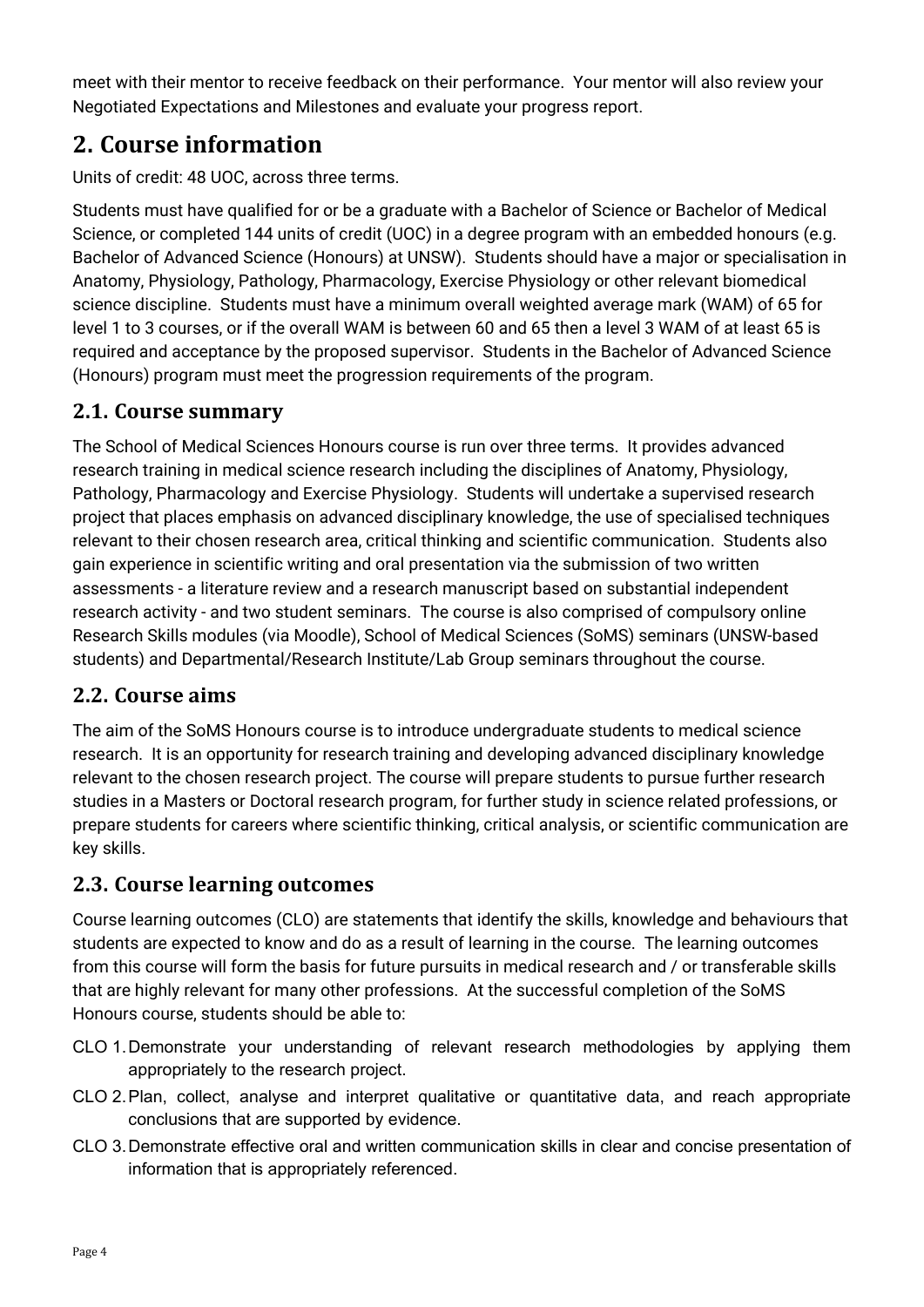- CLO 4.Demonstrate professional skills in planning, time management, team work and research integrity.
- CLO 5.Interpret and critically evaluate the relevant research literature, to formulate hypotheses and justify discussion, comparisons or conclusions from the research performed.

### <span id="page-4-0"></span>**2.4. Relationship between course learning outcomes and assessments**

| <b>Course</b><br><b>Learning</b><br><b>Outcome</b> | <b>Learning Outcome Statement</b>                                                                                                                                                                         | <b>Related Tasks and Assessment</b>                                                                                                                         |
|----------------------------------------------------|-----------------------------------------------------------------------------------------------------------------------------------------------------------------------------------------------------------|-------------------------------------------------------------------------------------------------------------------------------------------------------------|
| CLO <sub>1</sub>                                   | Demonstrate your understanding<br>of<br>relevant research methodologies<br>by<br>applying them appropriately to the<br>research project.                                                                  | Project manuscript<br><b>Final seminar</b>                                                                                                                  |
| CLO <sub>2</sub>                                   | Plan, collect, analyse and interpret<br>qualitative or quantitative data, and<br>reach appropriate conclusions that are<br>supported by evidence.                                                         | Project manuscript<br><b>Final seminar</b>                                                                                                                  |
| CLO <sub>3</sub>                                   | Demonstrate effective oral and written<br>communication skills<br>in i<br>clear<br>and<br>concise presentation of information that<br>is appropriately referenced.                                        | Literature review<br>Introductory seminar<br>Project manuscript<br><b>Final seminar</b>                                                                     |
| CLO <sub>4</sub>                                   | professional<br>skills<br>Demonstrate<br>-in<br>planning, time management, teamwork<br>and research integrity.                                                                                            | Milestones and expectations<br>Introductory seminar<br>Progress report<br>Research integrity modules on Moodle<br><b>Final seminar</b><br>Literature review |
| CLO <sub>5</sub>                                   | Interpret and critically evaluate the<br>relevant<br>research<br>to<br>literature,<br>formulate<br>hypotheses<br>and<br>justify<br>discussion, comparisons or conclusions<br>from the research performed. | Project manuscript<br><b>Final seminar</b>                                                                                                                  |

# <span id="page-4-1"></span>**2.5. Impact of COVID-19**

The ongoing COVID-19 pandemic continues to pose challenges for undertaking laboratory based research. Given the uncertain nature of the pandemic, emerging variants and the response from governments, all supervisors and students must have a cogent contingency plan for any proposed Honours project and must not rely solely on a wet-lab project. Contingency plans may involve analysing existing data sets that are available with the research group or available online; collecting data remotely; data collection and analysis from simulations, or developing models; or analysis of data collected by the supervisor or other staff approved to work in the laboratory if any restrictions are imposed or there are disruptions due to infections in the laboratory personnel.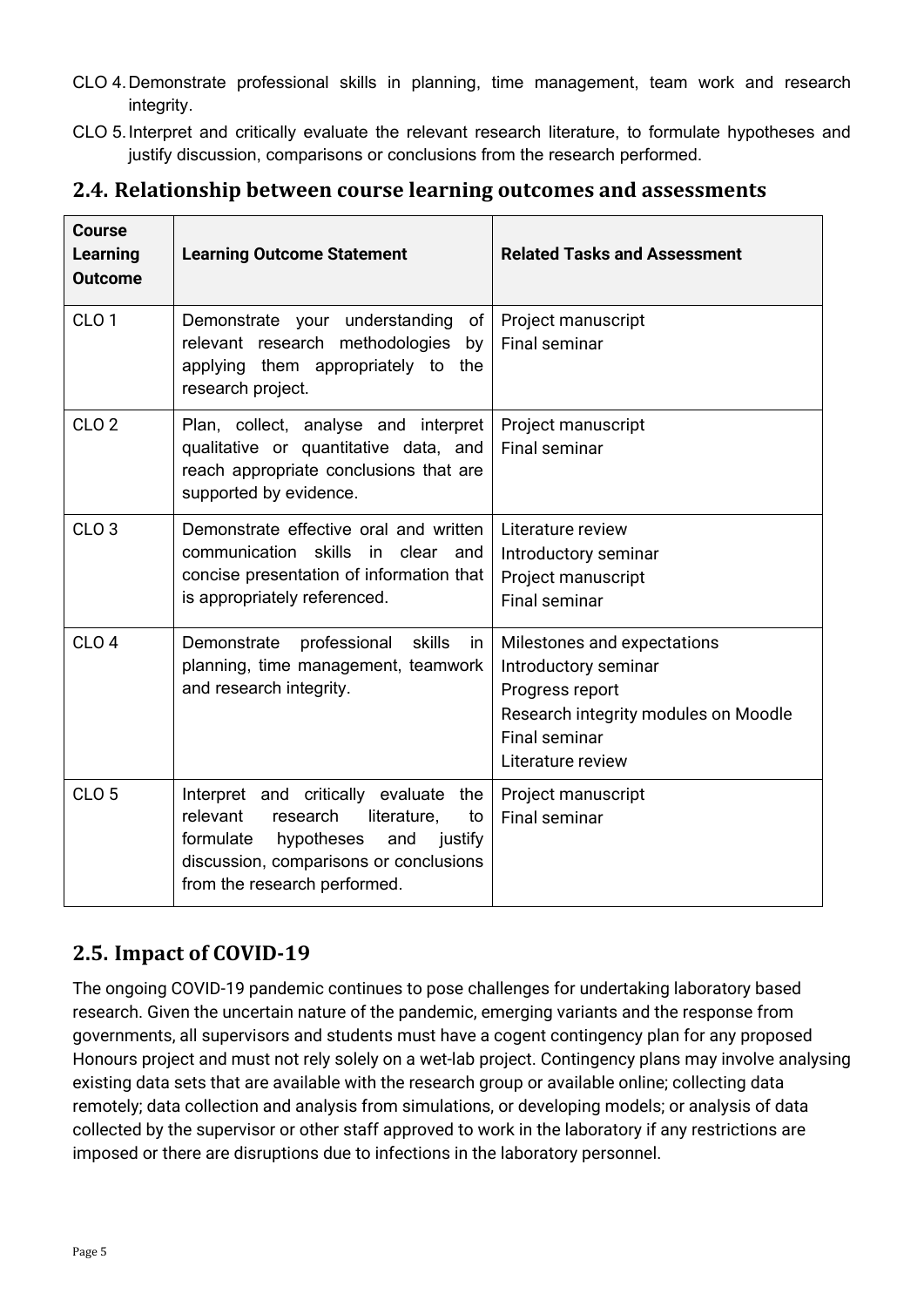### **IMPORTANT**

All Honours research students planning to attend the UNSW campus must complete the [Safe Return to](https://www.covid-19.unsw.edu.au/safe-return-campus-hdr-candidates-and-honours-research-students)  [Campus Guidance](https://www.covid-19.unsw.edu.au/safe-return-campus-hdr-candidates-and-honours-research-students) training module, which entails viewing a video and recording completion of the module. Students based at off-campus research facilities or affiliated institutes should follow the guidelines in place in those areas. Please contact the lab manager or supervisor for further details.

# <span id="page-5-0"></span>**3. Strategies and approaches to learning**

# <span id="page-5-1"></span>**3.1. Learning and teaching activities**

The SoMS Honours course is centred on students taking on the role as a researcher. In doing so, they develop advanced disciplinary knowledge, skills in the use of specialised techniques relevant to their chosen research area, critical thinking skills, evaluation and synthesis of information, and oral and written scientific communication skills.

The principal form of teaching is based on a research project that is supervised and directed by specialist researchers within UNSW Medicine and Health. Complementary to this, online Research Skills modules have been designed to provide training to Honours students in areas that constitute professional research practice and integrity.

Learning in this course is in the form of experimental techniques, protocols, technical training and materials, which are usually provided by each laboratory and supervisor. In addition, self-directed use of other resources (for example web-based sources) is expected. You will need to maintain consistent communication with your supervisor and actively seek assistance from your mentor or supervisor to clarify your understanding, as required.

# <span id="page-5-2"></span>**3.2. Expectations of students**

### **3.2.1. Attendance**

It is expected that full-time students will contribute 35 hours per week and part-time students 24 hours per week, from the start of the commencing term until the end of the final term of the Honours year. The periods between terms are not designated breaks from Honours. However, it is expected that supervisors will permit students to take a break or breaks during the Honours 'year' of up to 4 weeks in total (equivalent to the periods between the terms) at times that do not impact assessment tasks or planned experiments. Students and supervisors should discuss suitable times for breaks at the commencement of Honours and document these in the Negotiated Expectations & Milestones document (see below).

Specific attendance requirements will be dictated by the nature of the work in relation to preparing and writing a literature review and subsequently a manuscript, preparing and delivering two seminars, and by the nature of the research project. Attendance requirements will be agreed mutually between student and supervisor. As with academic staff, students are expected to work between the normal working hours of 8:00 am and 6:00 pm on weekdays. Work outside these hours can only be undertaken once appropriate training, supervision and approval for working out of normal hours has been completed.

The University acknowledges that students are involved in many extra-curricular activities throughout their studies. The School of Medical Sciences is generally supportive of students' activities but must be confident that these do not significantly impact on research activities or completion of assessment requirements.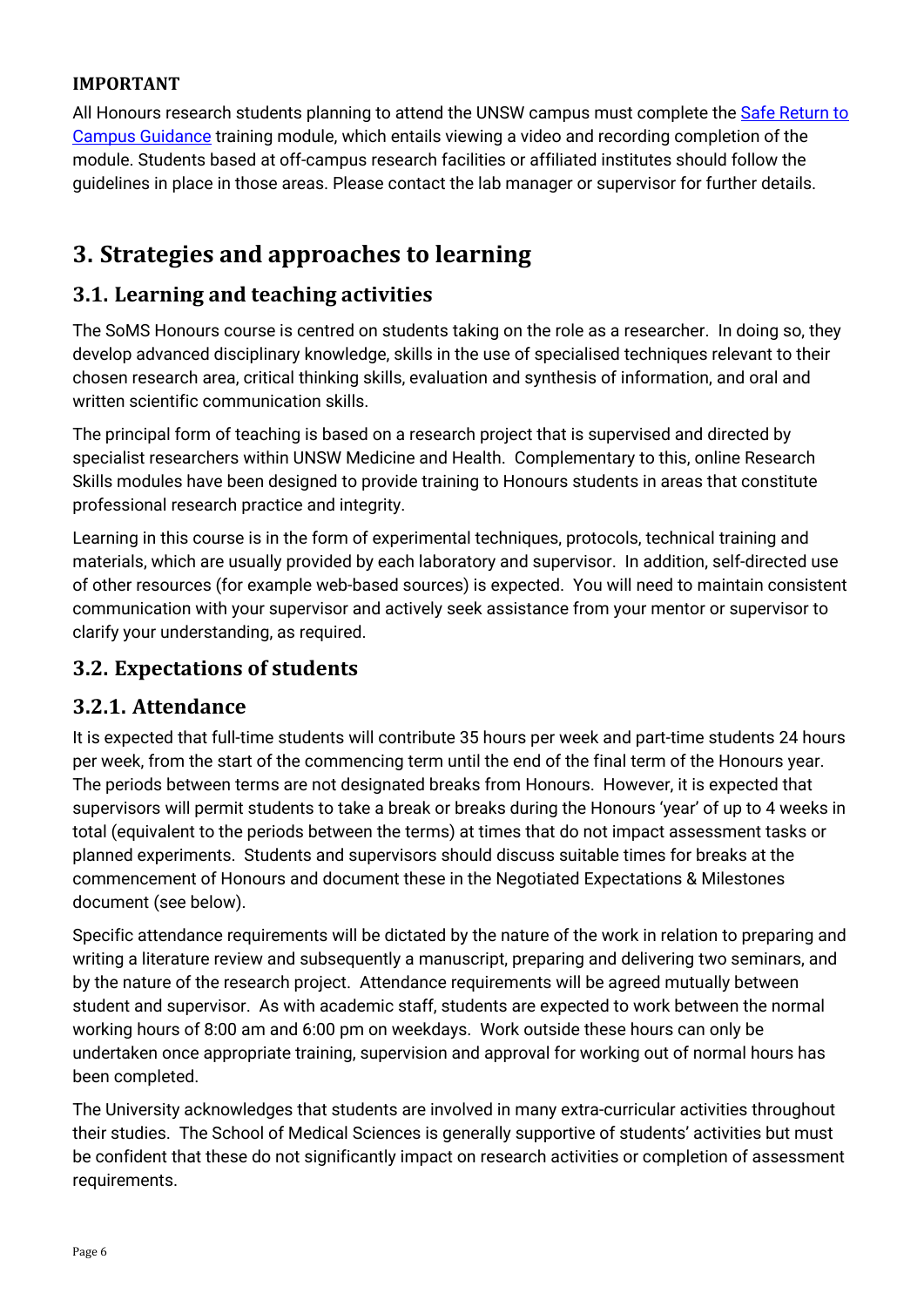# **3.2.2. Health and safety**

UNSW aims to provide a physically safe, healthy and secure learning and working environment for all students. Your supervisors in this course are responsible for your safety during dedicated research time. In return, you are expected to: behave with respect toward them and your fellow students; to follow instructions from your supervisors; and complete the necessary training. If you are concerned about your health or safety during the course, you must tell your supervisor, lab manager or Honours convenor immediately.

It is important that you familiarise yourself with the risks and hazards involved with your research work and the control measures in place to prevent harm to you and others. At the start of your Honours year, you must complete mandatory Health & Safety (H&S) courses and identify with your supervisor any other H&S courses or training you need to undertake. Before commencing specific laboratory tasks, you need to familiarise yourself with any relevant risk assessments and safe work procedures. All students are required to complete, in consultation with their supervisor, the HS Individual Training Plan (HS006a) and document completion of the relevant H&S activities.

Information and contacts regarding H&S training and requirements can be found on the [UNSW Health](http://safety.unsw.edu.au/Training/student-training)  [& Safety Training](http://safety.unsw.edu.au/Training/student-training) website. Below is a list of the mandatory and other common H&S courses that Honours students at SoMS undertake.

- Work Health & Safety Awareness (mandatory for all students)
- Ergonomics & Manual tasks (mandatory for all students)
- Laboratory Safety Awareness (mandatory for all students working in laboratories)
- Green Lab Environment Compliance (mandatory for all students working in laboratories)
- Biosafety for PC2 Laboratories (mandatory for all students who will be working in a PC2 laboratory)
- Hazardous Substances (mandatory for all students who will be working in laboratories with hazardous substances.
- Other training Introduction to Radiation, Animal Handling/Ethics, Gene Technology, Liquid Nitrogen, Fume Cupboards etc – as required (please discuss with your supervisor)

All students are required to complete, in consultation with their supervisor, the Immunisation Questionnaire and Authorisation form (HS427) – to identify whether or not they need immunisation depending on the nature of the research project. Further information is available on the H&S Protocols [& Guidance webpage.](https://medicalsciences.med.unsw.edu.au/staff/health-safety/protocols-and-guidance)

Evidence of your H&S training and completed immunisation forms must be kept with your supervisor and/or manager.

# **3.2.3. Code of Conduct**

Students are expected to be familiar with a follow the [UNSW Student Code of Conduct](https://www.edi.unsw.edu.au/conduct-integrity/conduct-unsw/student-conduct-integrity/student-code-conduct) and the [Australian Code for the Responsible Conduct of Research.](https://www.nhmrc.gov.au/about-us/publications/australian-code-responsible-conduct-research-2018)<sup>[1](#page-6-0)</sup> Students are expected to be familiar with the Principles and Responsibilities that are set out in the [UNSW Research Code of Conduct.](https://www.edi.unsw.edu.au/conduct-integrity/conduct-unsw/research-integrity/responsible-conduct-research) These documents should be consulted directly and be considered when discussing the expectations and milestones for the project.

From the Student Code of Conduct, students are required to:

<span id="page-6-0"></span><sup>1</sup> *Jointly issued by the National Health and Medical Research Council, the Australian Research Council and Universities Australia*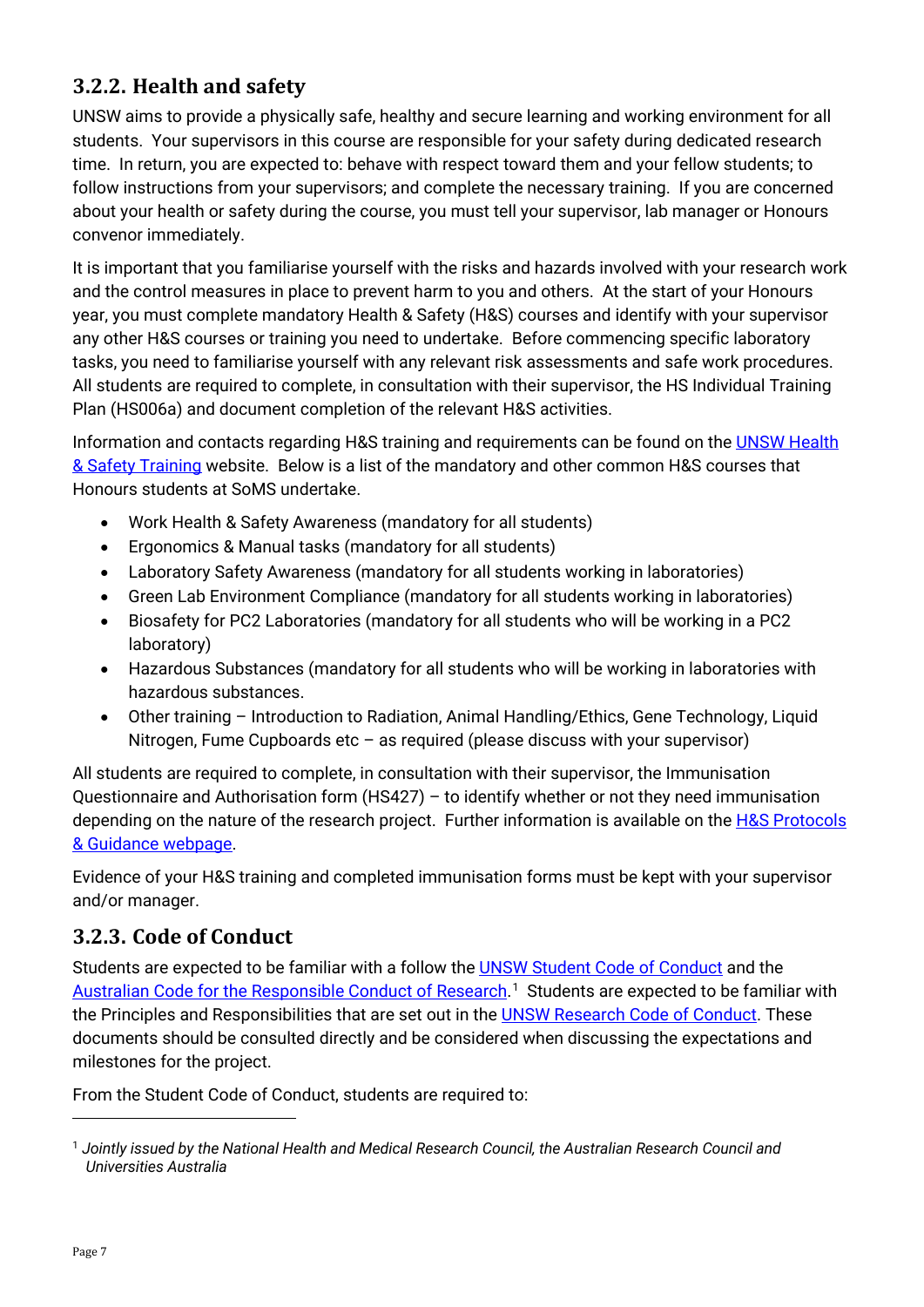- 1. Comply with the University's conditions of enrolment
- 2. Act responsibly, ethically, safely and with integrity
- 3. Observe standards of equity and respect in dealing with every member of the UNSW community
- 4. Engage in lawful behaviour
- 5. Use and care for University resources in a responsible and appropriate manner
- 6. Maintain the University's reputation and good standing

If a student is clearly not meeting the responsibilities and expectations as set out in this course outline, the Student Code of Conduct, the SoMS Honours Enrolment Form or the Guidelines and Expectations for Honours Supervision, a complaint to the Student Misconduct and Integrity Unit will be made by the honours committee in line with the [Student Misconduct Procedure.](https://www.edi.unsw.edu.au/conduct-integrity/conduct-unsw/student-conduct-integrity/student-code-conduct) An overview of the complaint handling process is set out in Appendix A of the Student Misconduct Procedure and the penalties which the University may apply for a breach of the Student Code are given in Appendix B.

# **3.2.4. Data Storage and confidentiality**

Data generated during the conduct of the research project must be stored securely and must be accessible to the supervisor at all times throughout the Honours candidature. Research data storage needs to comply with UNSW data storage guidelines.

The student project, both experimental concepts and data generated, is confidential and proprietary to the laboratory of origin. There must be no public posting of either the experimental plans or data (unpublished or protected under copyright) on the internet or social media platforms (e.g. Twitter, Instagram, Facebook, TikTok)**.**

# <span id="page-7-0"></span>**3.3. Guidelines for supervision**

All School of Medical Sciences (SoMS) honours projects must have a supervision team comprised of a primary and co-supervisor. The primary supervisor and co-supervisor must have a Masters degree by research, PhD or medical degree with research experience (unless specifically exempted by the Committee).

**Primary supervisors** must have a UNSW academic appointment or conjoint title with the Faculty of Medicine and Health. The primary supervisor must have supervised or co-supervised (to completion) at least one SoMS Honours or postgraduate research student, or a student in a similar Honours or postgraduate research program.

**Co-supervisors** must have a UNSW academic appointment, conjoint or adjunct title, or post-doctoral research position with the Faculty of Medicine and Health. The SoMS Honours Committee may also approve co-supervisors that are established collaborators on the research project and who are: visiting academics in the Faculty of Medicine and Health; academic, conjoint or adjunct appointments with other UNSW faculties; or who are academics at other Australian universities.

**Associate supervisors** may be appointed to play a role in the training and supervision of the student in the laboratory. This role can be undertaken by postdoctoral researchers. Postgraduate students cannot take on the role of associate or co-supervisor.

*Primary/Co/Associate supervisors in a close personal relationship must declare this to the Honours Convenor, who will then appoint an additional independent, School supervisor.*

*All supervisors who are new to the SoMS Honours course are expected to attend the supervisors' induction.*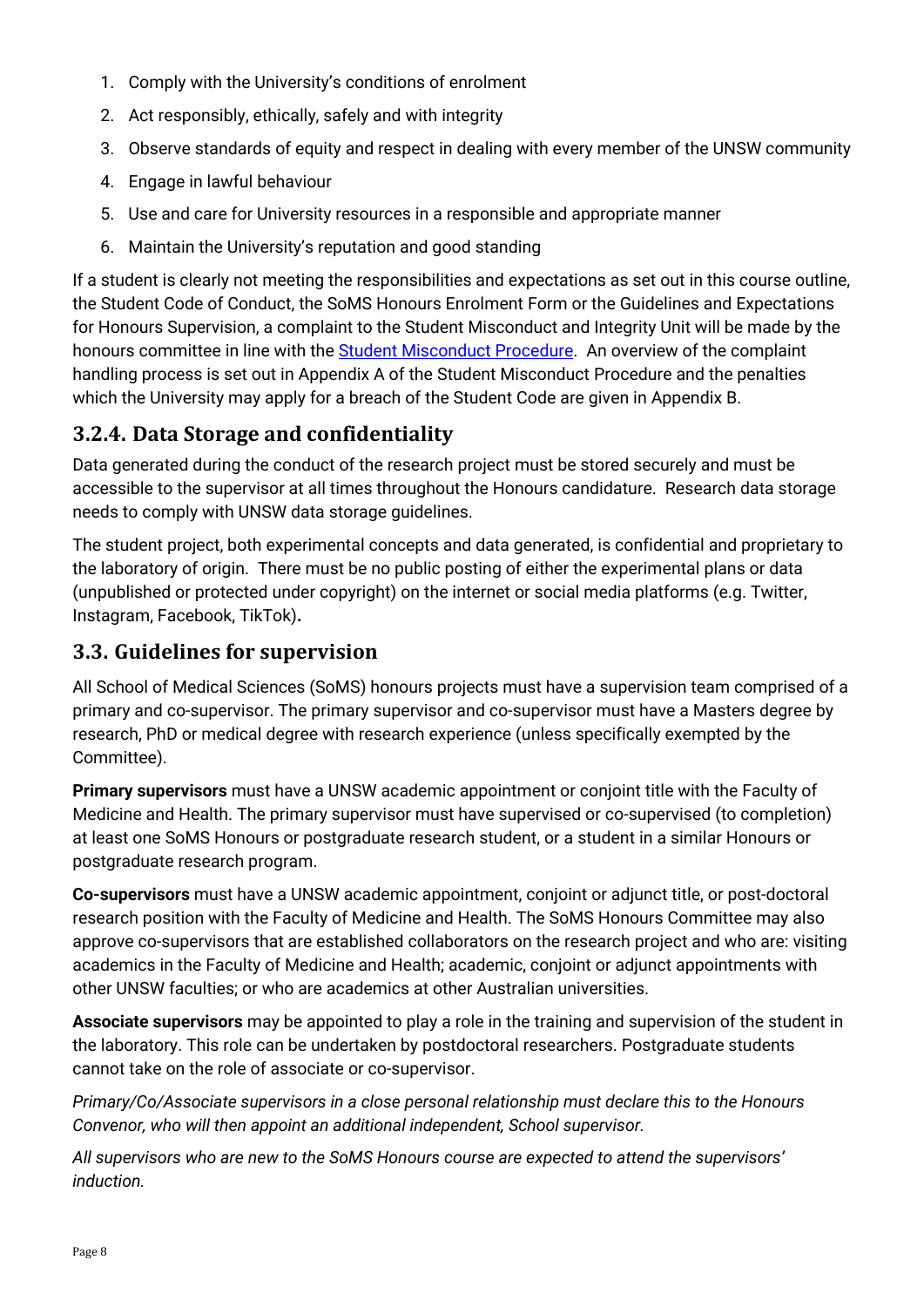*Given the time and energy commitments needed to effectively supervise students, p*rimary supervisors will generally have only one Honours student. However, experienced supervisors may be allowed additional students, up to a maximum of four, after providing evidence to the Honours Committee of a successful track record of supervision in SoMS and justification of how they can effectively supervise the students. **Supervisors are required to confirm, prior to the commencement of the project, that they are financially able to support the project for the duration of the Honours year and that all ethics and other approvals required for the project have been obtained.**

Supervisors should bear in mind three important points when proposing an Honours project. Firstly, Honours is only an introduction to research so expectations should be realistic. Secondly, the proposed project needs to yield results within the period of the Honours "year"; and finally, the Honours year is, in fact, not a full year but only six months of research activity plus approximately two months to produce and submit a Literature Review and a Project Manuscript.

Supervisors are required to attend the Introductory and Final Seminars of their Honours student(s) in order to be aware of their student's performance. Please see the timetable for the precise dates of the assessments. Supervisors are responsible for ensuring that their student(s) meet the assessment deadlines of the Honours course, including ensuring attendance at the seminars and timely submission of Literature Review and Project Manuscript, for which late submission penalties exist (see "Penalties" section). Supervisors should also ensure that their student(s) attend the School/Department/Institute research seminars (throughout the year). Supervisors are asked to regularly review the students' Seminar Notebooks ensuring that they are attending at least 80% of relevant seminars and taking notes and reflecting on selected seminars throughout the year (see "Research Performance and Seminar Engagement" section). Supervisors should also regularly check up on the students' laboratory books to ensure experimental details and protocols are being effectively recorded.

The *Primary Supervisor* is responsible for the overall supervision of the research project and providing feedback for all assessment tasks. Primary supervisors take responsibility for training students in relevant techniques, guiding theoretical aspects and in their scientific approach. Primary supervisors are expected to be contactable and able to provide detailed and timely feedback in the weeks prior to the due date for the literature review, introductory seminar, project manuscript and final seminar. If the primary supervisor is absent during these critical time periods, a co-supervisor must be present. Supervisors are expected to provide formative assessments of their student(s) performance mid-year, using the "Research Performance and Seminar Engagement" assessment rubric that is to be submitted by the student along with their mid-year progress report. Supervisors should also provide a final formative assessment of their student(s) using the "Research Performance and Seminar Engagement" assessment rubric at the end of the Honours project. These assessments are for feedback purposes only. Primary supervisors may also be asked to be an Examiner of another SoMS honours student, and this role is part of the responsibility of supervision of a SoMS Honours student.

The *Co-Supervisor* has the same responsibilities as the primary supervisor and may contribute to a specific aspect of the project (<50%) or supervise the overall project jointly (50%) with the primary supervisor. Co-supervisors are expected to be contactable and able to provide feedback in the weeks prior to the due date for the literature review, introductory seminar, project manuscript and final seminar, especially if the primary supervisor is absent during these times. Co-supervisors should be able to provide advice in instances when the student and primary supervisor may disagree on how the project is running.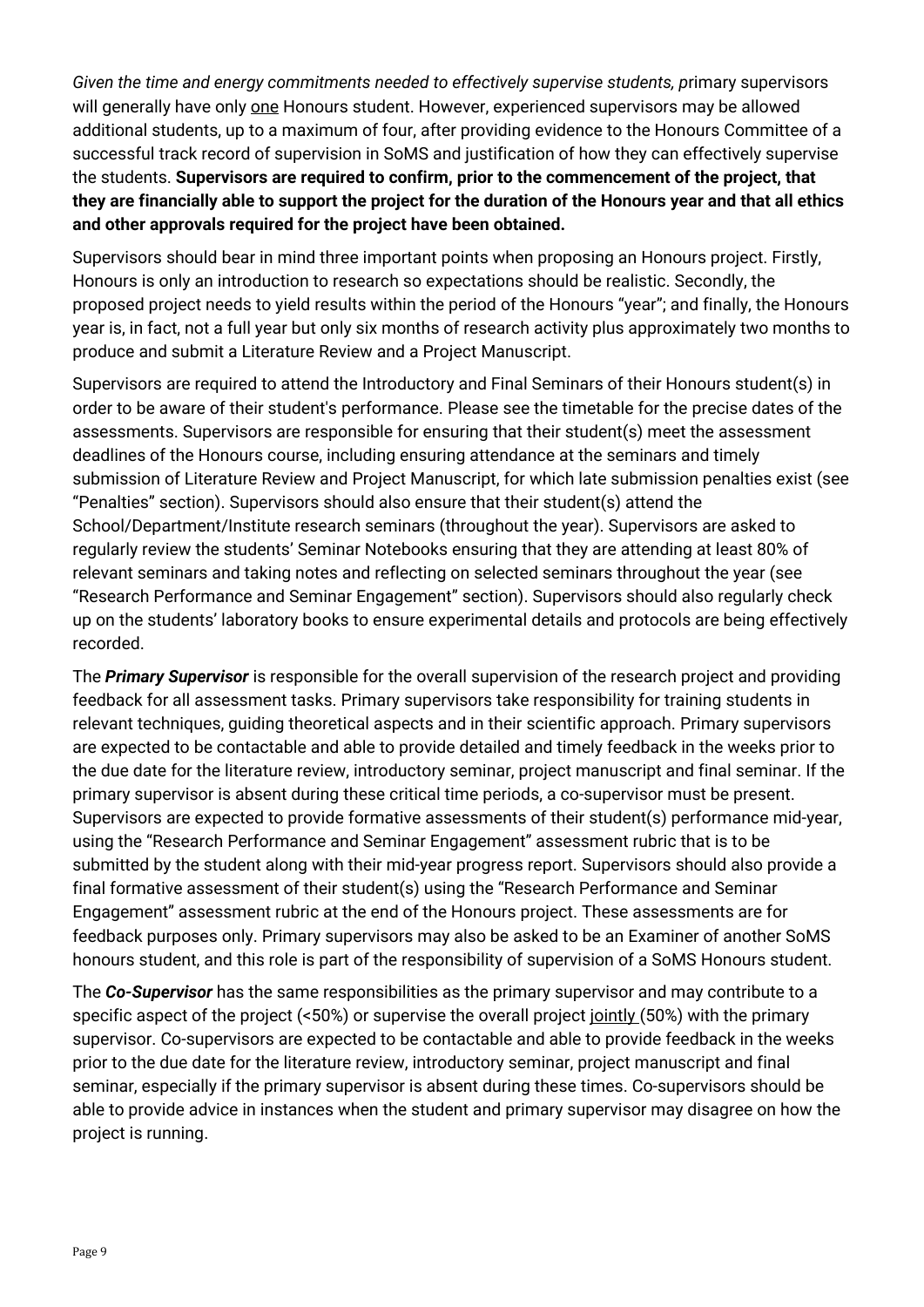A *School Supervisor* is required when neither the primary supervisor nor co-supervisor has an appointment in the School of Medical Sciences (staff or conjoint) nor sufficient prior experience in the SOMS honours program. In these instances, the school supervisor will advise on the expectations; e.g. style, etc. required for Honours assessment tasks within the School of Medical Sciences. A school supervisor will also be appointed when the supervisor and co-supervisor have a close personal relationship, in these instances to provide an additional impartial adjudication if conflicts between the student and supervisors arise. The school supervisor does not need to be involved in the research project but can be if appropriate.

# <span id="page-9-0"></span>**3.4. Guidelines for examiners**

Each student will have (at least) two examiners. Examiner 1 will be nominated by the supervisor for approval by the Honours Committee. Examiner 2 will be appointed/confirmed by the Honours Committee from amongst the cohort of supervisors or from the SoMS academic staff.

Examiners with readily identifiable conflicts of interest should not be nominated. Examiners are asked to declare that they have no conflict of interest with the candidate, supervisor, or the project. Potential examiners who should be excluded include those: (i) who have a current collaboration with the supervisor on the research area of the project or have published in the last three years or currently hold a grant with the supervisor on the research area of the project, or (ii) have substantial direct involvement in the student's work or (iii) have a current or previous personal relationship with the supervisor or student. Those potential examiners who have collaborations/publication/grants with the supervisor in a different area of research to that of the student's project may be an examiner, however, they are asked to declare this conflict. No reciprocal examiners are allowed (e.g. research group A and research group B examine each other's students) and the examiner must be from outside the research group. The appropriateness of the examiner will be adjudicated by the Honours Committee.

All examiners who are new to the SoMS Honours course are expected to attend the examiners' induction*.*

Examiners are expected to attend the Introductory Seminars and Final Seminars of the students they agreed to examine (the specific time and date for each student's presentation will be posted on the SoMS website). Examiners may also be asked to examine other students presenting in the same seminar session and so examiners are expected to attend the entire session (typically 5-6 presentations). **Note:** Examiners who are unable to attend these seminars should provide two questions and the answers such that the session chair can ask those questions.

Examiners are required to complete the online assessment forms, providing marks and feedback, for the Literature Review and Project Manuscript, and for the Introductory and Final Seminars. Nominated examiners are required to have assessed the Project Manuscript prior to attending the Final Seminar. Feedback regarding the Literature Review should be provided for the student to use in their writing of the Project Manuscript.

To standardise marking, examiners mark students using the online standards-based assessment rubrics. A completed example will be circulated to examiners along with the assessment rubrics. Examiners should identify the relevant levels attained for each criterion and provide a score (/10). For the Literature Review and Project Manuscript, examiners should also provide feedback by giving specific comments on strengths, weaknesses and suggestions for improvement.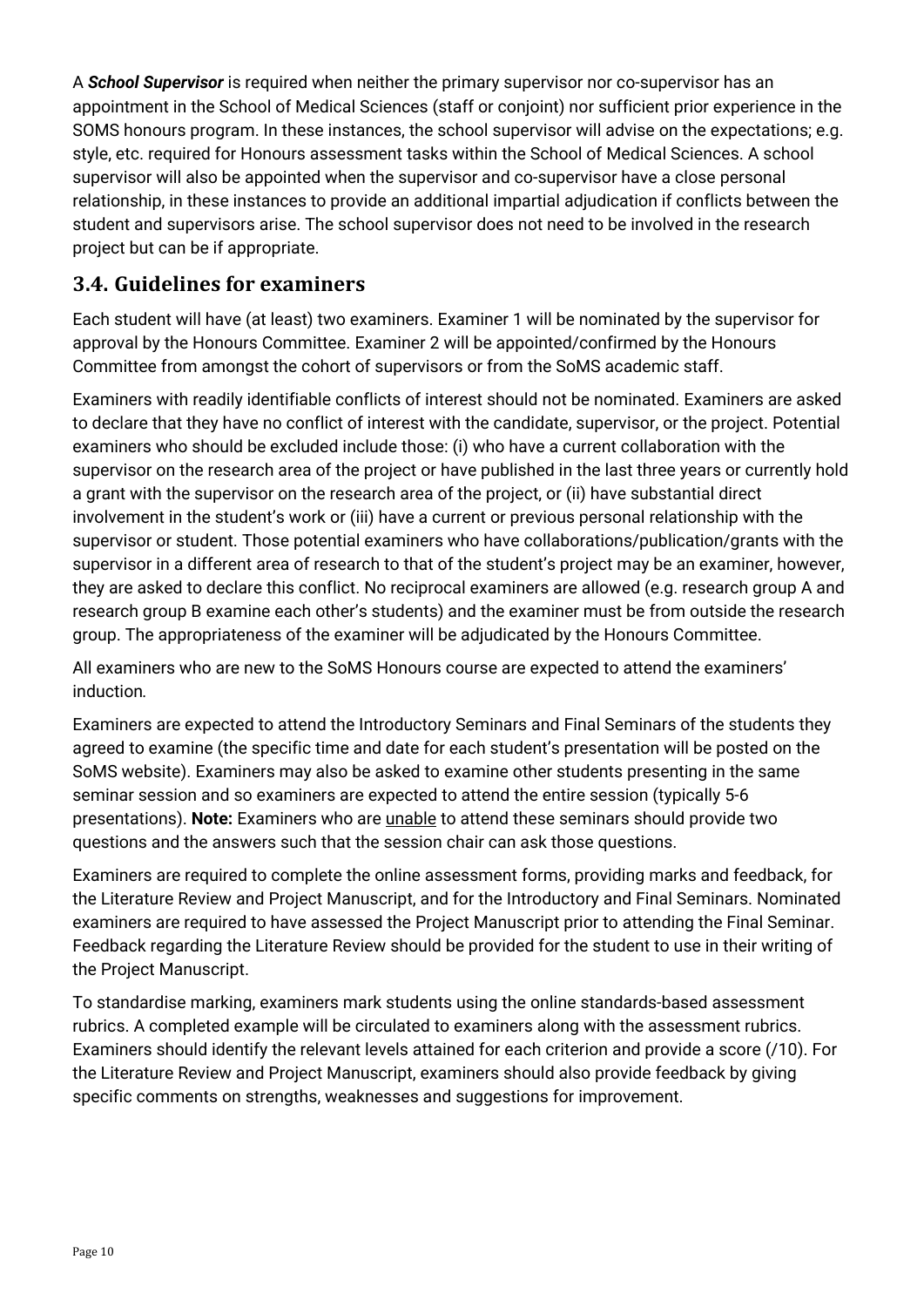# <span id="page-10-0"></span>**4. Assessment**

# <span id="page-10-1"></span>**4.1. Assessment tasks**

| <b>Component</b>                                               | Length                       | Weight | <b>Due Date</b>                          | <b>Venue for Seminar or Place</b><br>for Submitting Assessment |
|----------------------------------------------------------------|------------------------------|--------|------------------------------------------|----------------------------------------------------------------|
| <b>Expectations and</b><br>milestones document                 | Template                     | 0%     | Week 3 of Term 2<br>14 Jun 2022, 4:00 pm | Online via Moodle                                              |
| <b>Research Skills</b>                                         |                              | 0%     | 11 Sep 2022                              | Moodle (not assessed)                                          |
| <b>Literature Review</b>                                       | 3000 words                   | 20%    | Week 9 of Term 2<br>25 Jul 2022, 4:00 pm | Online via Turnitin on<br>Moodle                               |
| <b>Introductory Seminar</b>                                    | $10 \text{ min}$<br>$+5$ min | 10%    | 15 Aug - 17 Aug 2022                     | Schedule and venue TBC                                         |
| Progress Report<br>(formative)                                 | Template                     | 0%     | Week 8 of Term 3<br>31 Oct 2022, 4:00 pm | Online via Moodle                                              |
| <b>Project Manuscript</b><br>Submission                        | 5000 words                   | 50%    | Week 8 of Term 1<br>3 Apr 2023, 4:00 pm  | Online via Turnitin on<br>Moodle                               |
| <b>Final Seminar</b>                                           | $12 \text{ min}$<br>$+8$ min | 20%    | $17 - 19$ Apr 2023                       | Schedule and venue TBC                                         |
| Research<br>performance &<br>seminar engagement<br>(formative) |                              | 0%     | 21 Apr 2023                              | From supervisor                                                |

# <span id="page-10-2"></span>**4.2. Expectations and Milestones document**

At the start of the honours course, students and their supervisors should discuss and document the expectations and milestones of the project with a month-by-month plan for all tasks and experimental aspects of the project. For example, when draft manuscripts are due; when the supervisor will provide feedback on drafts; who will provide training on equipment / techniques and by when; last day of experimental data collection; expectations of the sample size for the data collected. This should also provide an outline of the project and the contingency plans. A template Expectations and Milestones document will be available on Moodle.

**Due:** Week 3 of Term 2

**Submission:** One document must be submitted via the assignment link on Moodle.

# <span id="page-10-3"></span>**4.3. Research Skills**

Each student will be required to complete a range of online activities relating to key research skills, ethics and research integrity. These will be made available and completed via the course Moodle page.

**Due:** 11 Sep 2022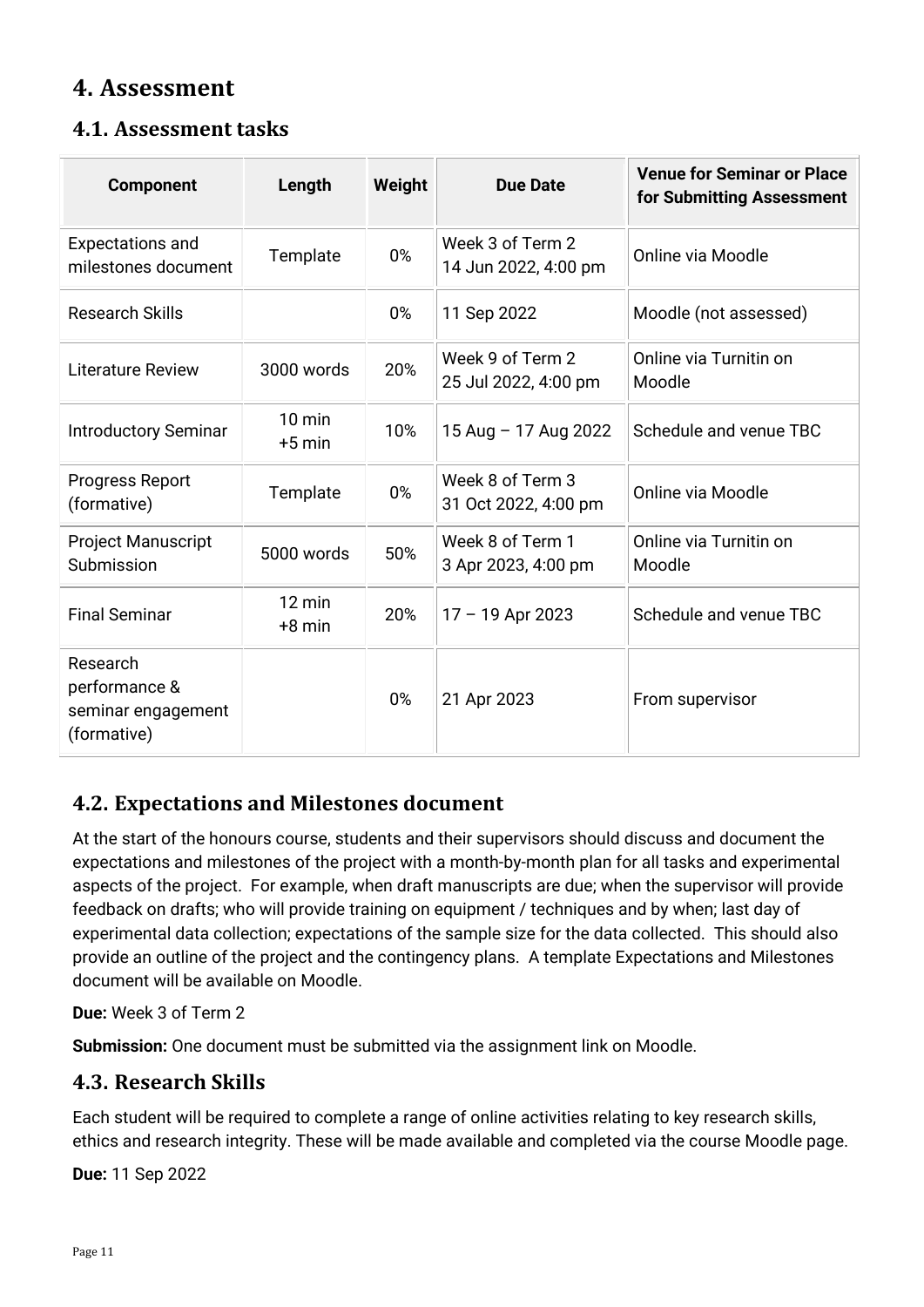# <span id="page-11-0"></span>**4.4. Literature Review**

The literature review should be 3,000 words (+/- 10%) and as the name implies, should give a detailed account of published scientific investigations that are relevant to the project being undertaken. It should contain an introduction, aims and hypotheses, and methods sections. The introduction should identify the limitations of the literature and/or areas of controversy and assess them critically. It should be appropriately referenced with recent and appropriate studies and have clear and logical flow. The aims, hypotheses and methods sections should together be a maximum of 450 words (i.e., only 15% of the literature review). The stated aims should clearly relate to the areas outlined in the introduction and the hypotheses should also be clear and valid. Methods are to be summarised clearly and concisely and be appropriate and valid for the stated aims. Absolutely no results from the student's honours project are to be included in the literature review. The word count for the literature review excludes the title page, headings, diagrams, tables, figures, figure legends, in-text citations, final reference list, etc. Tables, figure and diagrams should be integrated into the appropriate sections of the text. The referencing style of the literature review should be the same as that specified in the "School of Medical Sciences Honours Manuscript - Instructions to Authors" (see below). If you exceed the word limit, only the first 3,300 words of the document will be examined.

### **Supervisor input in literature review preparation**

Supervisor(s) are expected to read and provide editorial input on multiple drafts of the literature review (consider documenting agreed dates for submission of drafts and return of feedback in your Expectations and Milestones document).

**Due:** Week 9 of Term 2, 2022 (late penalties apply)

**Length:** 3,000 words (+/- 10%)

**Submission:** One PDF must be submitted via Turnitin on Moodle.

# <span id="page-11-1"></span>**4.5. Introductory Seminar**

The introductory seminar is a 10-minute presentation with 5 minutes of questions. The presentation should cover the background and methods of the project and not contain any preliminary results. The introduction of the talk should include a critical analysis of strengths and limitations of the literature. The hypotheses and aims should be clearly stated and relate to the strengths and limitations of the literature identified. The methods should be explained clearly and concisely. The seminar should have clear and logical flow, good pace (i.e., neither hurried nor laboured) and use good visual quality slides. The student should demonstrate an understanding of the questions raised during question time by giving appropriate answers. All aspects of the seminar should be able to be understood by a nonexpert audience. Each student's seminar presentation will be assessed by academics from the audience and the dedicated Examiners 1 and 2. Dedicated Examiners 1 and 2 are expected to attend and mark the students they have agreed to examine (see 'Guidelines for Examination').

**Date:** See timetable

**Venue:** TBC (either live-online or face-to-face depending on COVID restrictions)

**Length:** 10-minute presentation, 5-minute question time

### <span id="page-11-2"></span>**4.6. Student/supervisor progress report**

A short report (maximum of two pages) must be provided jointly by the student and supervisor and submitted online via Moodle, approximately halfway through the Honours course. The purpose of this report is to ensure the student is progressing as expected and key milestones identified at the start of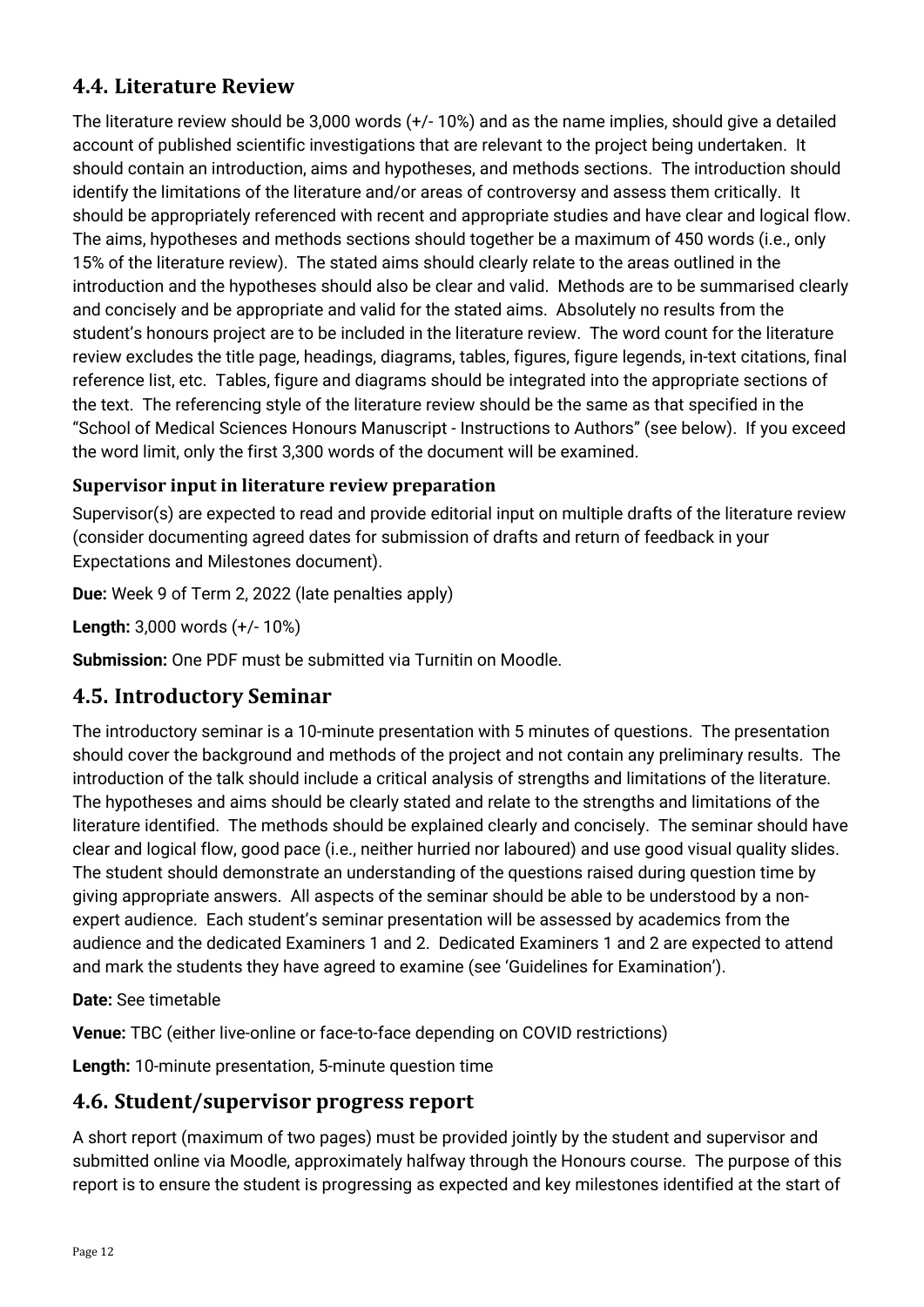the year have been met. This is also an opportunity to identify any issues that might impact the honours project and to adjust/add new milestones to ensure successful completion of the project.

### **Research Performance & Seminar Engagement**

At the same time, the supervisor completes the research performance and seminar engagement assessment rubric to provide formative feedback to the student on their performance. The assessment is for feedback only and do not contribute to the student's overall course mark.

**Research Performance**: Supervisors assesses the level of research skill development that the student has attained. This includes motivation and organisational skills, research (laboratory) skills, note keeping, critical analysis and communication skills.

**Seminar Engagement:** Students are required to attend relevant seminars, which include those of your Research Institute/Division or Department, and the SoMS seminar series. Students must keep a seminar notebook that records details of at least 12 seminars attended throughout the year, including date, title and presenter and notes of the main points of the seminar. It must also include a short paragraph (1-2 sentences) labelled 'Reflections', indicating what aspects of research and its communication was learnt from the seminar. The seminar notebook must be written-up during the actual seminar and should be available for viewing by the supervisor or mentor at any time throughout the year. Students who are unsure about which departmental seminar they should attend should speak with their supervisor about which seminar series is most suitable.

The progress report template and assessment rubric will be available on Moodle.

**Due:** Week 8 of Term 3

**Submission:** One document must be submitted via the assignment link on Moodle.

### <span id="page-12-0"></span>**4.7. Project Manuscript**

The project manuscript is written up in the style of a submission to a scientific journal. The format of the project manuscript is to comply with the guidelines set out in the "School of Medical Sciences Honours Manuscript - Instructions to Authors" and should contain an abstract, statement of contribution and acknowledgments, brief introduction with aims and hypotheses, materials and methods, results, discussion, and references sections. The word count should be 5,000 words (+/- 10%). This word limit excludes the abstract, statement of contribution, acknowledgements, and references sections, as well as supplementary data (if present), tables, figures, figure legends, in-text citations, and the one-page reflective summary (see below).

You will be required to complete a declaration of originality (online via Moodle) which will then give you access to the submission link for the project manuscript. The declaration states:

*"This assessment item is entirely my own original work, except where I have acknowledged use of source material such as books, journal articles, other published material, the Internet, and the work of other student/s or any other person/s. The contents in this assessment item have not been submitted or are in process of being submitted for assessment for academic credit in this, or any other course, at UNSW or elsewhere."*

The abstract should succinctly and accurately summarise the aims and outcomes of the project. The **statement of contribution** should clearly declare the specific components of the research that were undertaken independently by the student, and those components of the research that were done in collaboration with others, or that were performed by others. Being trained or supervised in a technique, but then generating the data independently, or being given advice or feedback from a supervisor or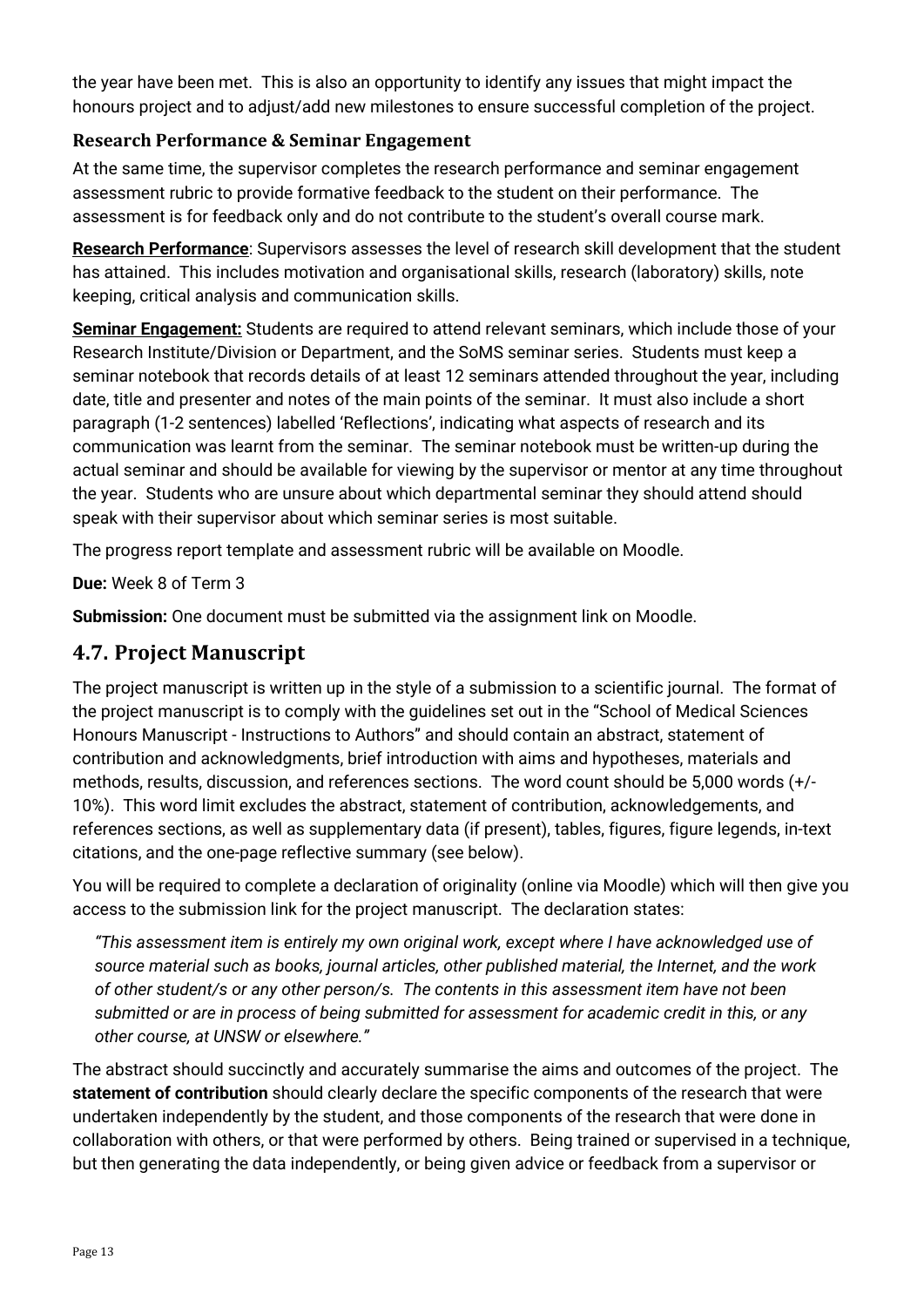colleague, does not need to be described in this statement of contribution (but could be listed in acknowledgements). The acknowledgments should recognise the contributions (reagents, training, advice, feedback, support etc.) of others to the project. The introduction aims and hypothesis sections should define the problem being examined and place it in the context of published work in the area without being a complete review of the literature. It should identify the limitations of the literature and areas of controversy and give clear and valid aims and hypotheses. The methods should be appropriate and valid for the stated aims and be clearly described and fully referenced. The results should reflect a significant body of work including sufficient controls and replicates and analysis of data using appropriate statistical tests. Material needed for a complete understanding or evaluation of the work, but which does not fit well in the manuscript format, should be included as supplementary data. Presentation of the results should be clear and logical and should use figures, tables, etc. The discussion should be relevant to the introduction, methods, and results sections, logical in presentation and scientific content, show critical/creative analysis, place the findings of the study in the context of past studies and have suggestions for future studies. Please note that all work which is integral to the manuscript but was not performed by the Honours student (i.e., was undertaken by another member of the supervisor's and/or co-supervisor's research group) is to be clearly disclosed in the Methods, Results and/or Supplementary Data sections of the Project Manuscript, where appropriate. This work may then be referred to in the Discussion and be assessed in the context of the work undertaken by the Honours student. The referencing style of the project manuscript should also comply with the guidelines set in the "School of Medical Sciences Honours Manuscript - Instructions to Authors". If you exceed the word limit, only the first 5,500 words of the document will be examined.

### **Supervisor input in manuscript preparation**

Supervisors are expected to assist in developing the written communication skills and scientific understanding of students both prior to preparation and during preparation of the project manuscript. Supervisors are expected to read and provide editorial feedback of the manuscript. The discussion section of the project manuscript is the opportunity for the student to demonstrate the understanding and critical thinking they have developed during the Honours year. Consequently, supervisor feedback is limited to constructive feedback on the structure of the discussion, its strengths and weaknesses, the writing style and guidance on understanding the scientific interpretation. Supervisors can discuss the content with the student, and draw attention to any errors or inconsistencies, but the manuscript discussion section must be the student's own work. Supervisors must not under any circumstances rewrite major sections, phrases or sentences for the student.

### **Reflective summary**

Students are expected to write a one-page summary of their research experience to demonstrate reflective practice and awareness of the research and professional skills they developed during the Honours course. Skills developed include information acquisition, evaluation and synthesis, analytical thinking, written and communication skills. This is an opportunity for students to reflect on their strengths or weaknesses in the role as a researcher. This one-page reflection is a part of the project manuscript submission, but is NOT included in the word count.

**Due:** Week 8 of Term 1, 2023 (late penalties apply)

**Length:** 5,000 words (+/- 10%)

**Submission:** One PDF must be submitted via Turnitin on Moodle.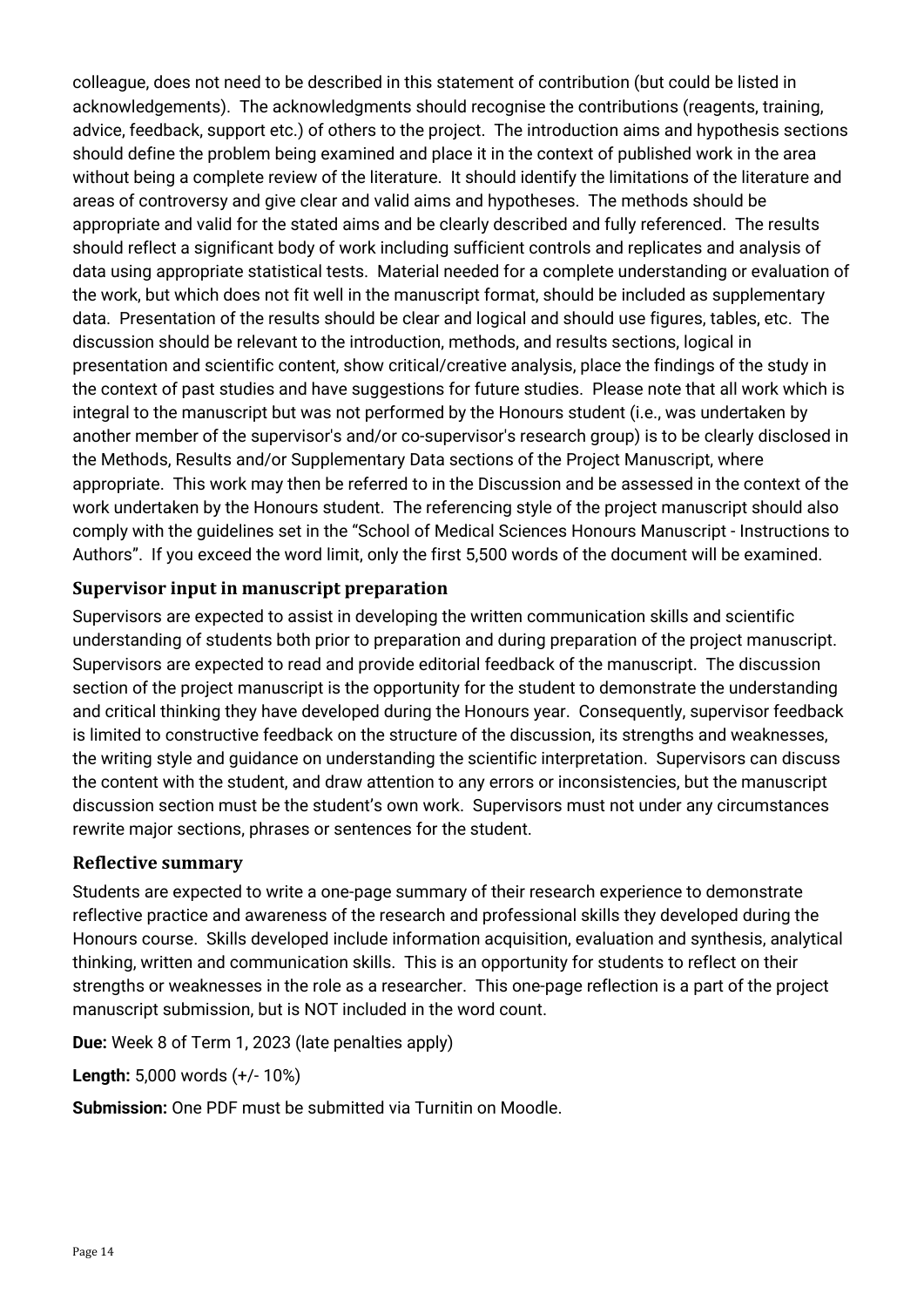# <span id="page-14-0"></span>**4.8. Final Seminar**

The final seminar is a 12-minute presentation with 8 minutes of questions. The presentation should largely cover the results of the research project. A clear, concise and appropriate introduction should be provided which identifies the limitations of the literature and areas of controversy. Clear and valid aims and hypotheses should also be stated. The results should reflect a significant body of work including sufficient controls and replicates and analysis of data using appropriate statistical tests. The specific contribution of the student to the results, should be included either on the relevant slide/s, or as a single Statement of Contribution slide at the end of the presentation (see description of "Statement of Contribution" under Project Manuscript and in the "Instructions to Authors" section). Presentation of the results should be clear and logical and should use figures, tables, etc. The significance of any important findings should be addressed, and appropriate conclusions made. The results of the study should be placed within a broader context and suggestions should be made for future experiments. The seminar should have clear and logical flow, good pace (i.e. neither hurried nor laboured) and use good visual quality slides and/or overheads. The student should demonstrate understanding of the questions raised during question time by giving appropriate answers. Each student's final seminar presentation will be assessed by academics from the audience and the dedicated Examiners 1 and 2. Dedicated Examiners 1 and 2 are expected to attend and mark the students they have agreed to examine (see 'Guidelines for Examination').

**Date:** 17 – 19 Apr 2023

**Venue:** TBC (either live-online or face-to-face depending on COVID restrictions)

**Length:** 12-minute presentation, 8-minute question time

### <span id="page-14-1"></span>**4.9. Research Performance & Seminar Engagement**

Supervisors complete the formative assessment rubric on research performance and seminar engagement to provide feedback to the student on the level of seminar engagement and research skill development attained at the completion of the Honours course. The assessment rubric considers motivation and organisational skills, research (laboratory) skills, note keeping, critical analysis, communication skills and seminar engagement. Supervisors should ask to see the students seminar notebook to assess the engagement with the seminars. The assessment is for feedback only and does not contribute to the student's overall course mark.

### **Due:** 28 Apr 2023

**Submission:** Supervisor sends directly by email to the student and copied to SOMSHonours@unsw.edu.au.

### <span id="page-14-2"></span>**4.10. Assessment criteria and standards**

All assessment tasks in the SoMS Honours course are marked using standards-based assessment rubrics. Each assessment rubric has a set of criteria with accompanying statements of the standard of achievement for each grade level. Marks out of 10, corresponding to the level of achievement, are awarded for each criterion. The weighting for each criterion is indicated in the rubric. For the Literature Review and Project Manuscript, examiners can also provide feedback by giving specific comments on strengths, weaknesses and suggestions for improvement.

All assessment rubrics are available for students to download from the course Moodle site. Students should familiarise themselves with the rubrics to understand how they will be assessed.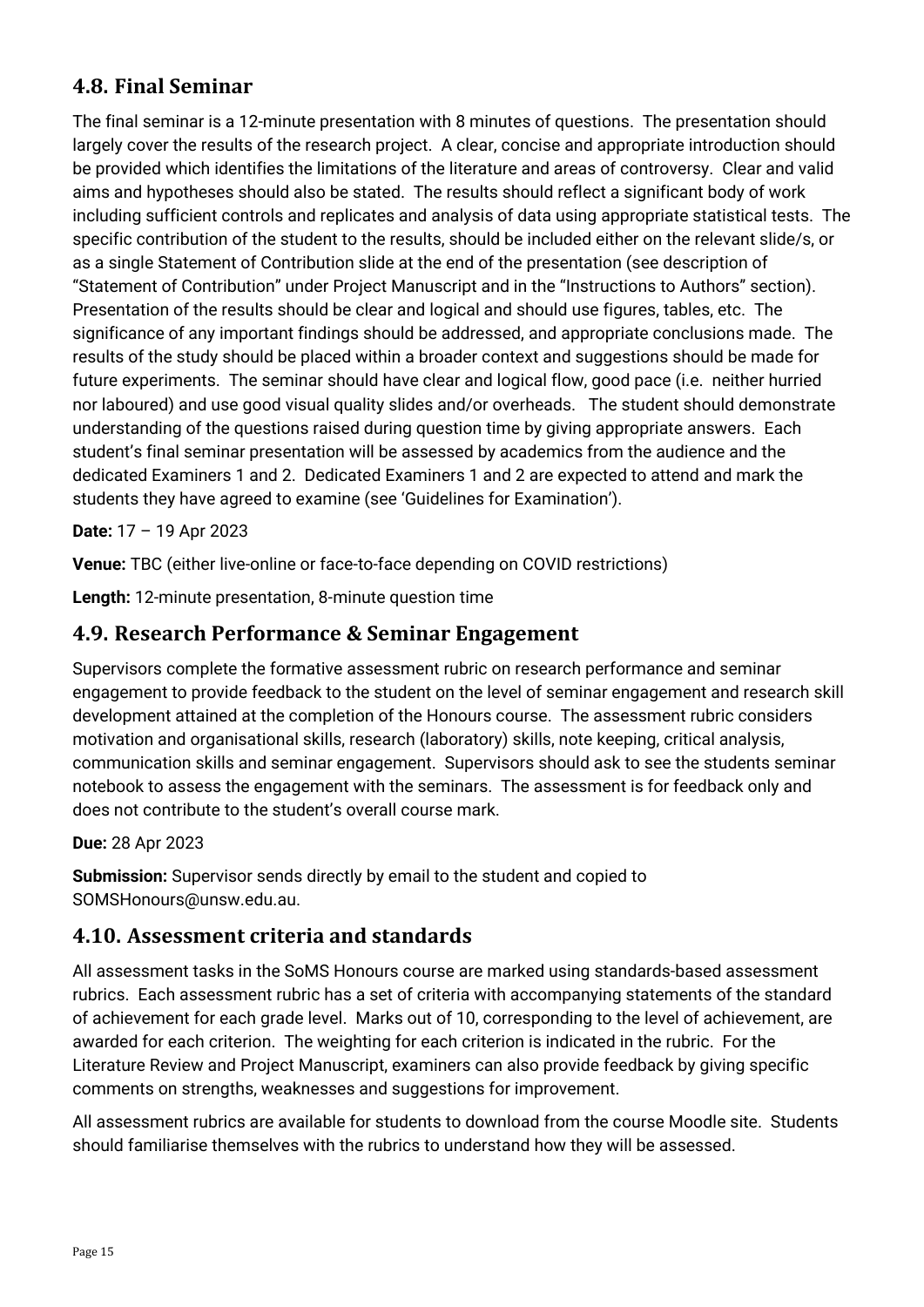### **Honours grades**

### **H1**, Honours Class 1, 85 or greater.

Work of superior quality in all aspects of research, scientific writing, and oral presentation, demonstrating the ability to organise information in a clear and concise manner, the integration of information from a wide range of sources and containing clear examples of excellent critical evaluation.

### **H2:1, Honours Class 2 Division 1, 75-84.**

Work of very good quality in all aspects of research, scientific writing, and oral presentation, but showing lesser ability to organise information in a clear and concise manner, integrate information from range of sources and critically evaluate the literature and research data.

### **H2:2, Honours Class 2 Division 2, 65-74.**

Good quality in all aspects of research, scientific writing, and oral presentation but with inadequacies in understanding, critical skills, organisation and presentation.

### **H3, Honours Class 3, 50-64.**

Adequate quality work with significant deficiencies in understanding, critical skills, organisation and presentation.

Further information

UNSW assessment policy:<https://student.unsw.edu.au/assessment>

### <span id="page-15-0"></span>**4.11. Submission of assessment tasks**

The literature review and the project manuscript submissions must be in a portable document format (PDF). This can be created directly from Microsoft Word or other means. All UNSW students have access to Microsoft Office 365, which includes Word. Students can find out more from the myIT web page at<https://www.myit.unsw.edu.au/services/students>

The requirement for the literature review and the project manuscript to be in PDF is to ensure the formatting and layout of the documents are maintained as expected. The formatting and layout of the documents need to be checked prior to the submission and this is the responsibility of the student.

### <span id="page-15-1"></span>**4.12. Penalties**

Late submissions will be penalized at 5% per day capped at five days (120 hours). Students will not be permitted to submit their assessments after this date and a zero grade will be assigned to the assessment item.

A 1% penalty of the total Honours mark may be imposed where a student fails to attend at least 80% of seminars. These include the SoMS Seminars and Departmental and/or Research Institute/Lab Group seminars. Students are expected to sign off their attendance at these events.

# <span id="page-15-2"></span>**4.13. Special Consideration**

If you experience a short-term event beyond your control (exceptional circumstances) that impacts your performance in a particular assessment task, you can apply for Special Considerations.

You must apply for Special Consideration **before** the due date for your assessment, except where your circumstances of illness or misadventure prevent you from doing so.

If your circumstances prevent you from applying before your assessment due date, you must **apply within 3 working days** of the assessment, or the period covered by your supporting documentation.

More information can be found on the [Special Consideration website.](https://www.student.unsw.edu.au/special-consideration)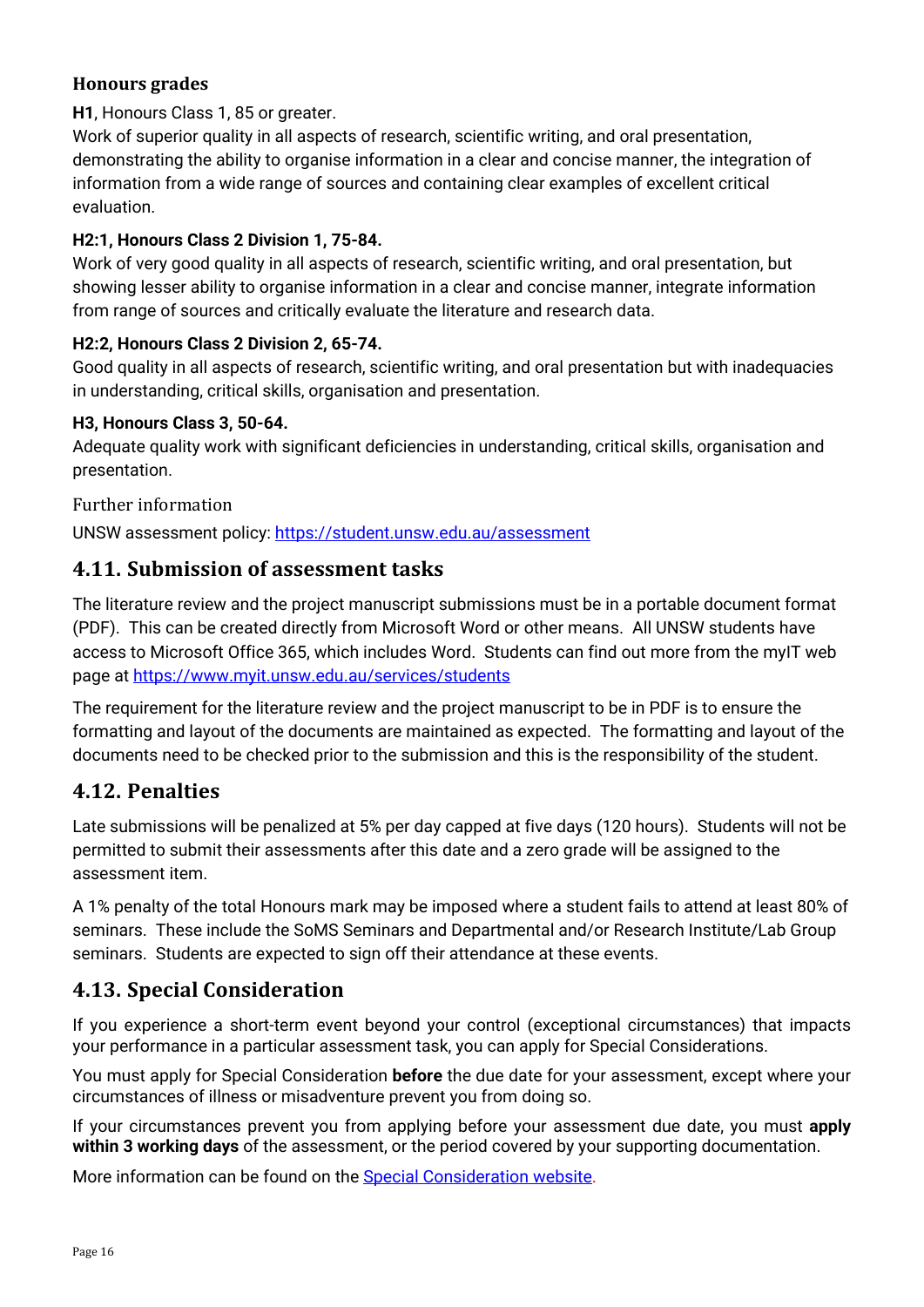As a general guide, if special consideration is granted, an extension is usually provided for written submissions (literature review and project manuscript) and a reschedule assessment is provided for the oral presentations. Alternative outcomes may be provided according to the individual circumstances.

# <span id="page-16-0"></span>**4.14. Feedback on assessment**

Feedback on the literature review, introductory seminar, project manuscript, and final seminar will be emailed to the student with the individual marks allocated for each criterion in the assessment rubric and specific comments on strengths, weaknesses, and suggestions (where provided) from each of the examiners. Feedback will be provide to the student within five working days of the assessment being submitted by the examiner. Formative feedback on the research performance and seminar engagement will be provided directly by the supervisor to the student at the date indicated in the assessment schedule.

# <span id="page-16-1"></span>**4.15. Re-submission of assessment tasks**

Assessment task submissions may be revised/updated up to the submission deadline on Moodle. Once the deadline for an assessment task has passed, no re-submissions will be permitted. It is essential that students carefully check their submission before the deadline to ensure that they submitted the correct version, all the required sections were included and the formatting is as expected.

# <span id="page-16-2"></span>**4.16. Adjudication of marks by a third assessment**

For the literature review and project manuscript assessments, if the marks received from the two examiners are different by 10 marks or more, an assessment from a third examiner will automatically be obtained. The average of all three marks will then be used. If there are serious discrepancies between the three marks obtained, the Honours Committee will adjudicate.

# <span id="page-16-3"></span>**4.17. Student contact with examiners**

The identity of examiners is not confidential. However, students must not contact their examiners regarding assessment tasks, or to ask about marks or feedback received. Students may contact their mentor to discuss any issues relating to marks/feedback.

# <span id="page-16-4"></span>**4.18. Guidelines for Submitting Drafts to Supervisors**

Drafts of the literature review and project manuscript, and copies of the presentation for the introductory and final seminar are expected to be submitted to the supervisor for review. It is recommended that this is done at least 2 weeks prior to the submission deadline or time of presentation for review, however individual supervisors may have additional expectations and students should discuss this when preparing the negotiated expectations and milestones document.

# <span id="page-16-5"></span>**4.19. Data Storage**

Data generated over the course of the research project must be stored securely and must be accessible to the supervisor at all times throughout the Honours candidature. Research data storage needs to comply with UNSW data storage guidelines (see also "Data Confidentiality" in the Course Outline).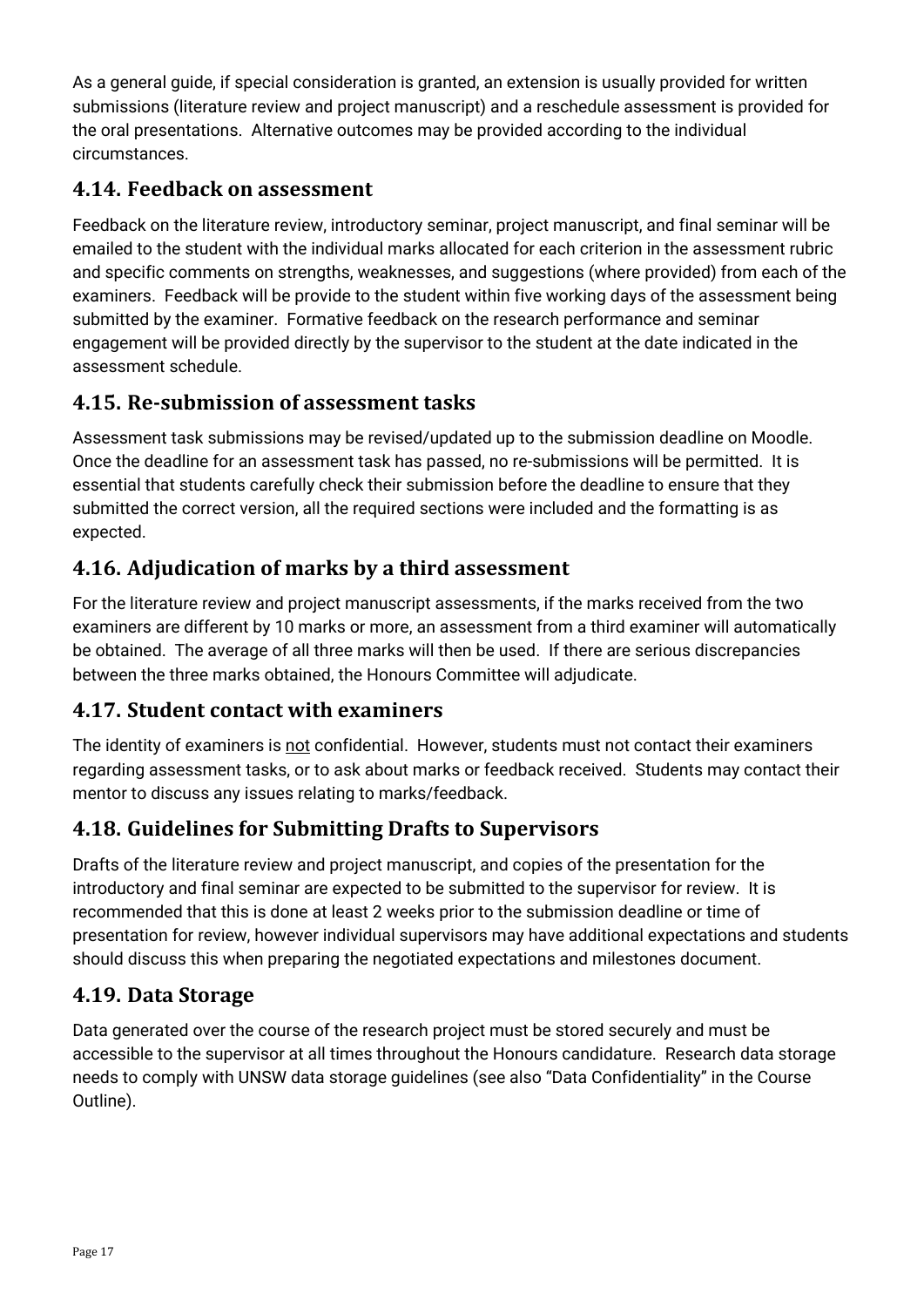# <span id="page-17-0"></span>**5. Academic integrity, referencing and plagiarism**

**Referencing** is a way of acknowledging the sources of information that you use to research your assignments. You need to provide a reference whenever you draw on someone else's words, ideas or research. Not referencing other people's work can constitute plagiarism.

The referencing style used for the literature review and the project manuscript is the numerical reference style of *Nature Medicine*. Details can be found in the 'School of Medical Sciences Honours – Instructions to Authors' at the end of this course outline.

**Academic integrity** is fundamental to success at university. Academic integrity can be defined as a commitment to six fundamental values in academic pursuits**:** honesty, trust, fairness, respect, responsibility and courage.*[2](#page-17-3)* At UNSW, this means that your work must be your own, and others' ideas should be appropriately acknowledged. If you don't follow these rules, plagiarism may be detected in your work.

Further information about academic integrity and **plagiarism** can be located at:

- The Current Students site *<https://student.unsw.edu.au/plagiarism>***,** and
- The ELISE training site *<https://subjectguides.library.unsw.edu.au/elise>*
- The 'Working with Academic Integrity' module. The details on how to access this module in Moodle can be found at<https://www.student.unsw.edu.au/wwai>

The Student Conduct and Integrity Unit provides further resources to assist you to understand your conduct obligations as a student: *<https://student.unsw.edu.au/conduct>*.

# <span id="page-17-1"></span>**6. Administrative matters**

Student enquiries should be submitted via student portal [https://portal.insight.unsw.edu.au/web](https://portal.insight.unsw.edu.au/web-forms/)[forms/](https://portal.insight.unsw.edu.au/web-forms/)

# <span id="page-17-2"></span>**7. Additional support for students**

- The Current Students Gateway:<https://student.unsw.edu.au/>
- Academic Skills and Support:<https://student.unsw.edu.au/academic-skills>
- *Student Wellbeing and Health* <https://www.student.unsw.edu.au/wellbeing>
- UNSW IT Service Centre:<https://www.myit.unsw.edu.au/services/students>
- *UNSW Student Life Hub:* <https://student.unsw.edu.au/hub#main-content>
- *Student Support and Development:* <https://student.unsw.edu.au/support>
- *IT, eLearning and Apps:* <https://student.unsw.edu.au/elearning>
- *Student Support and Success Advisors:* <https://student.unsw.edu.au/advisors>
- *Equitable Learning Services (Formerly Disability Support Unit):* <https://student.unsw.edu.au/els>
- *Transitioning to Online Learning* <https://www.covid19studyonline.unsw.edu.au/>
- *Guide to Online Study* <https://student.unsw.edu.au/online-study>

<span id="page-17-3"></span><sup>2</sup> International Center for Academic Integrity, 'The Fundamental Values of Academic Integrity', T. Fishman (ed), Clemson University, 2013.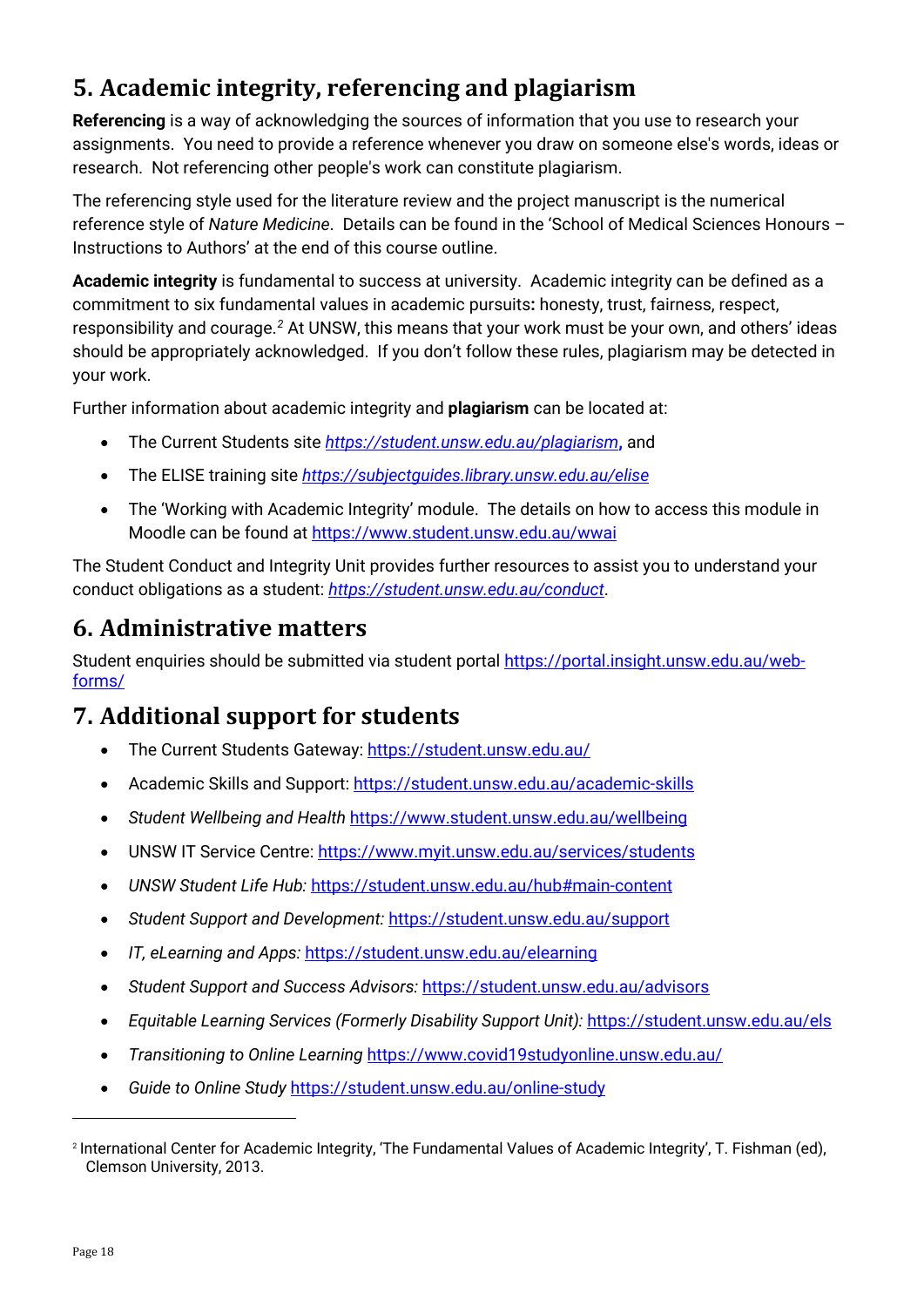#### Student risk assessment

#### SoMS Research Laboratory

Student Risk Assessment



For use of computers in SoMS Office areas in Wallace Wurth

#### Workstation set-up



| Hazards    | <b>Risks</b>            | Actions                                                                                                             |
|------------|-------------------------|---------------------------------------------------------------------------------------------------------------------|
| Ergonomics | Musculoskeletal pain    | Correct workstation set-up.                                                                                         |
| Electrical | Electrical shock / fire | Check electrical equipment is in good condition before use.<br>All portable electrical equipment tested and tagged. |
|            |                         |                                                                                                                     |

#### Personal Protective Equipment

Not necessary for use of computers in office areas.

#### Emergency Procedures

In the event of an alarm, follow the instructions of the Floor Warden. The initial sound is advising you to prepare for evacuation and during this time start packing up your things. The second sound gives instruction to leave. The Wallace Wurth assembly point is in the lawn in front of the Chancellery. In the event of an injury, inform the lab manager. First aiders and contact details are on display by the lifts. There is a first aid kit on every floor in the Wallace Wurth building.

#### Clean up and waste disposal

Not applicable for use of computers in office areas.

#### Declaration

I have read and understand the safety requirements for using computers in office areas and I will observe these requirements.

Signature: …………………………………... Date: ……………

Student ID Number: ………………………..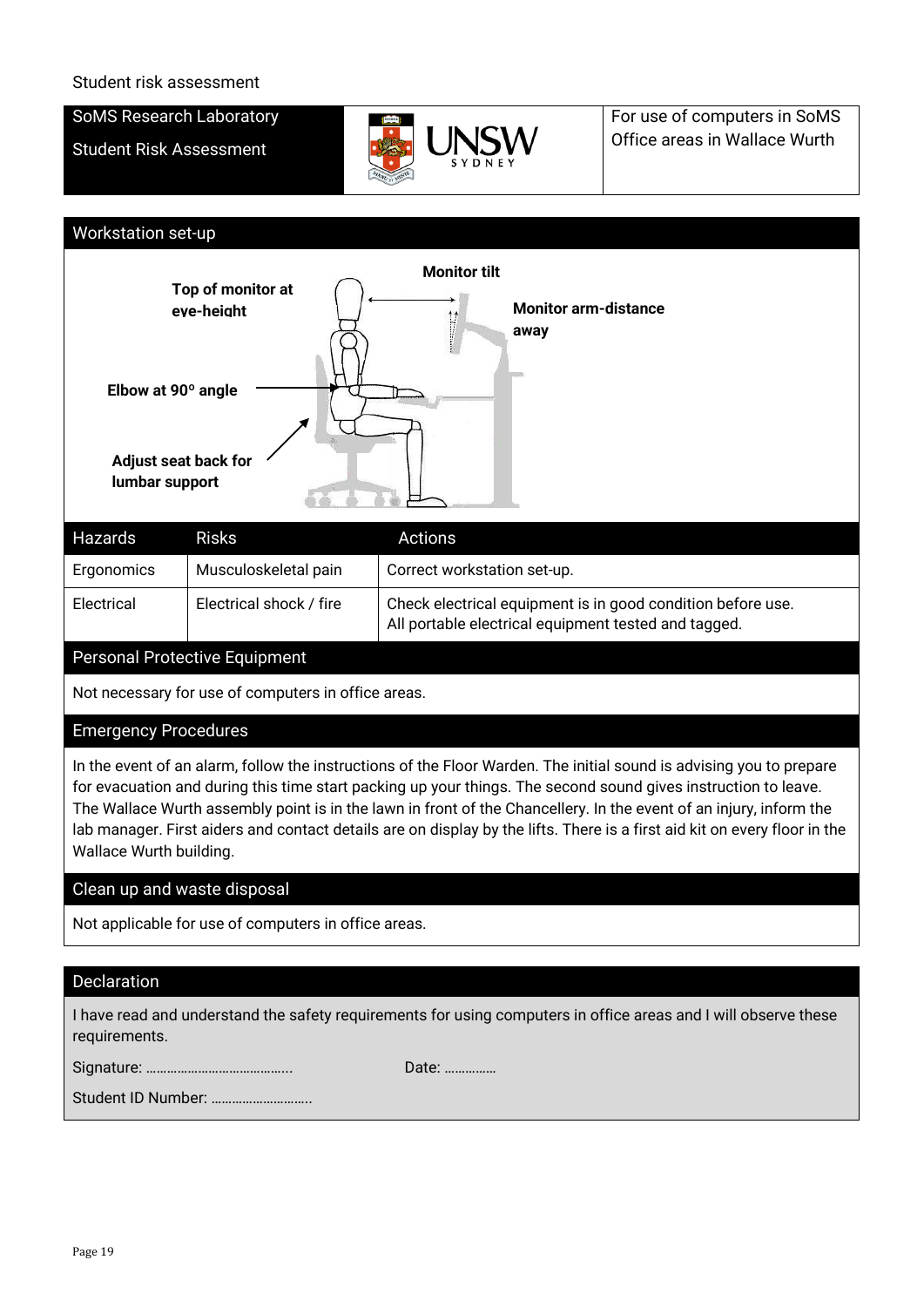# <span id="page-19-0"></span>**8. School of Medical Sciences Honours – Instructions to Authors**

*These instructions are adapted from the Uniform Requirements for Manuscripts Submitted to Biomedical Journals, the British Journal of Pharmacology, the Journal of Anatomy, the Journal of Pathology and the Journal of Physiology.*

# <span id="page-19-1"></span>**8.1. General style requirements**

### **Formatting and Technical Instructions**

Text should be Times Roman, 12-point font, with 1.5 line spacing throughout the manuscript. All margins should be 2 cm.

### **Abbreviations, Units and Symbols**

Use only standard abbreviations; the full term for which an abbreviation stands should precede its first use in the text. SI units and symbols should be used for physicochemical quantities. Gene names and loci should be in italics, and proteins should be in Roman font. Virus nomenclature (and acronyms) should follow the guidelines of the International Committee on the Taxonomy of Viruses (ICTV). Chemical nomenclature should follow the International Union of Pure and Applied Chemistry (IUPAC) definitive rules for nomenclature. Pharmacological units should follow the guidelines given in the British Journal of Pharmacology.

### **Referencing style**

References are to be formatted using the convention found in *Nature Medicine*. In the text, references to other works should be a superscript Arabic numeral at the end of the relevant sentence with no space (for example: "...downstream signalling.<sup>1</sup>"). If two sources are cited, the superscript numbers should be separated by a comma (for example "...differentiation and exhaustion.<sup>7,8</sup>"), and if more than two sources are cited, the range of the superscript numbers should be indicated using a hyphen (for example: "...demonstrated previously.<sup>4-7</sup>"). References to unpublished observations or personal communications should be mentioned in the text only, and not included in the list of references. Direct reference to original research sources should be used whenever possible.

The reference list must be arranged numerically in the order in which they appear in the manuscript. All authors should be included in reference lists unless there are more than five, in which case only the first author should be given, followed by '*et al.*'. Authors should be listed last name first, followed by a comma and initials (followed by full stops) of given names. Article titles should be in Roman text, the first word of the title should be capitalized, and the title written exactly as it appears in the work cited, ending with a full stop. Book titles should be given in italics and all words in the title should have initial capitals. Journal names are italicized and abbreviated (with full stops) according to common usage. Volume numbers and the subsequent comma appear in bold.

### The format for references to papers<sup>1</sup> and books<sup>2</sup>, and to chapters in books<sup>3</sup>, is as follows:

- 1. Lipp, P., Egger, M. & Niggli, E. Spatial characteristics of sarcoplasmic reticulum Ca<sup>2+</sup> release events triggered by L-type Ca<sup>2+</sup> current and Na<sup>+</sup> current in guinea-pig cardiac myocytes. J. *Physiol.* **542,** 383-393 (2002).
- 2. Adrian, E.D. *The Mechanism of Nervous Action*, (Humphrey Milford, London, 1932).
- 3. Buchan, A.M.J., Polak, J.M., Gregor, M., Ghatei, M.A. & Bloom, S.R. Development of regulatory peptides in the human fetal intestine. in *Gut Hormones* (eds. Bloom, S.R. & Polak, J.M.) 119-124 (Churchill Livingstone, Edinburgh, 1981).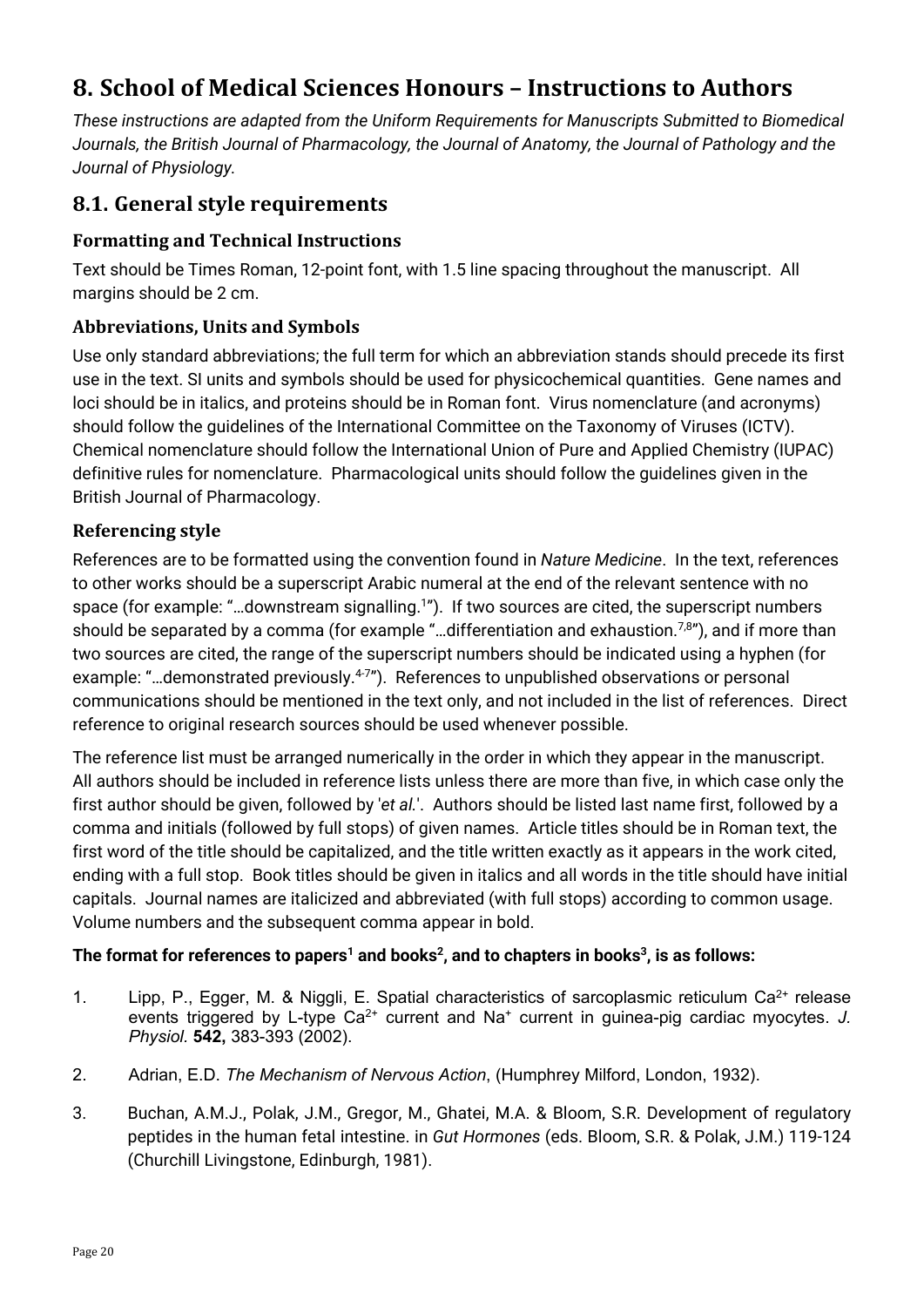For those articles published on online ahead of print, that have not been assigned full publication details the digital object identifier (DOI) should be used. See example below.

4. Lipp, P., Egger, M. & Niggli, E. Spatial characteristics of sarcoplasmic reticulum Ca<sup>2+</sup> release events triggered by L-type Ca<sup>2+</sup> current and Na<sup>+</sup> current in guinea-pig cardiac myocytes. J. *Physiol.*, DOI: 10.1113/jphysiol.2001.013382.

An EndNote file will be available to download from Moodle, but the ultimate responsibility for adhering to prescribed format rests with the student.

### **Tables**

Each table should be given on a separate page integrated at an appropriate position within the text. Tables are numbered consecutively according to the order in which they have been first cited in the text. Tables should be numbered with Arabic numerals and the number should be followed by a brief descriptive title at the head of the table. Tables should be self-explanatory, with necessary descriptions provided in footnotes underneath the table. Give each column a short or abbreviated heading.

### **Figures and Legends**

Figures should be numbered consecutively according to the order in which they have been first cited in the text. Figure legends can appear below the figure and/or on a separate page. Each figure should be given a title and a legend that explains the figures in sufficient detail that, whenever possible, they can be understood without reference to the text. All symbols and abbreviations should be explained within the legend. If a figure has been published, acknowledge the original source.

### <span id="page-20-0"></span>**8.2. Literature review**

The literature review will contain:

- 1. Title page
- 2. List of abbreviations
- 3. Introduction / background
- 4. Hypothesis or research questions and aims
- 5. Methods
- 6. References

### **Title Page**

Title: The title should contain no more than 150 characters (including spaces) and clearly indicate the subject matter of the research project.

Authors: The author's name in full and the name and addresses of the department(s) and institution(s) to which the work should be attributed.

**Running Title**: A running title containing no more than 50 characters (including spaces) is required.

**Key Words**: Three to five key words should be provided.

**Word Count:** The word count (excluding the title page, list of abbreviations, headings, in-text citations, reference list, and figure legends etc.) should be listed.

### **Month and year of submission.**

The UNSW crest appears at the top of the title page and must not be altered. The logo of the research institute / centre or industry partner can be included at the bottom of the title page.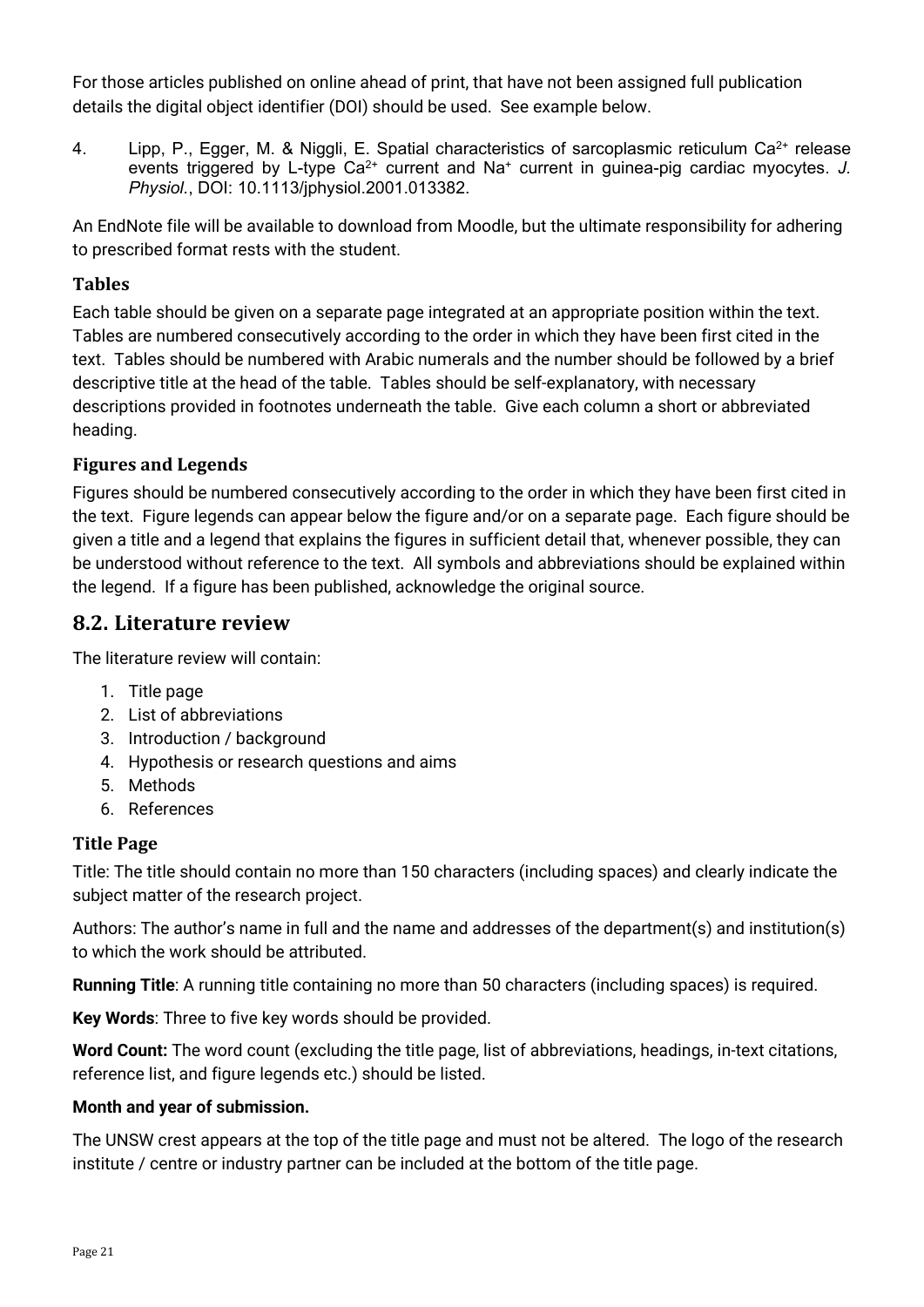A template for the title page is provided on Moodle.

### **Abbreviations**

List all abbreviations used in the manuscript.

### Introduction / background

This section need not use 'introduction' or 'background' as a heading. Headings and sub-headings that are descriptive of the concepts or content that is discussed can be used as appropriate. This section provides a discussion and critically analysis of the literature, and should identify the limitations of the literature, areas of controversy and / or gaps in understanding that lead in a logical manner to the aims and hypotheses or research questions of the proposed research project. It should be appropriately referenced with recent and relevant studies or seminal publications, and have a clear and logical flow.

### **Hypotheses / research questions, aims and methods**

The hypotheses / research questions, aims and methods sections should together be a maximum of 450 words. Methods are concisely described, with clear links to the proposed experiments and the aims of the research project. Include key details such as the number of participants / sample size / replicates required for the study and how the results will be analysed.

### References

The reference list must be arranged numerically in the order in which they appear in the manuscript and in the specified *Nature Medicine* format.

# <span id="page-21-0"></span>**8.3. Project manuscript**

### **Project manuscripts must include the following sections:**

- 1. Title Page
- 2. List of abbreviations
- 3. Abstract
- 4. Statement of Contribution
- 5. Acknowledgements
- 6. Introduction
- 7. Methods
- 8. Results
- 9. Discussion
- 10. References
- 11. Reflective summary

**Figures and Tables** should be integrated at the appropriate places in the text.

**Supplementary data** may be included in an appendix following the references.

### **Title Page**

**Title**: The title should contain no more than 150 characters (including spaces) and clearly indicate the subject matter of the paper.

**Authors**: The author's name in full and the name and addresses of the department(s) and institution(s) to which the work should be attributed.

**Running** Title: A running title containing no more than 50 characters (including spaces) is required.

**Key Words**: Three to five key words should be provided.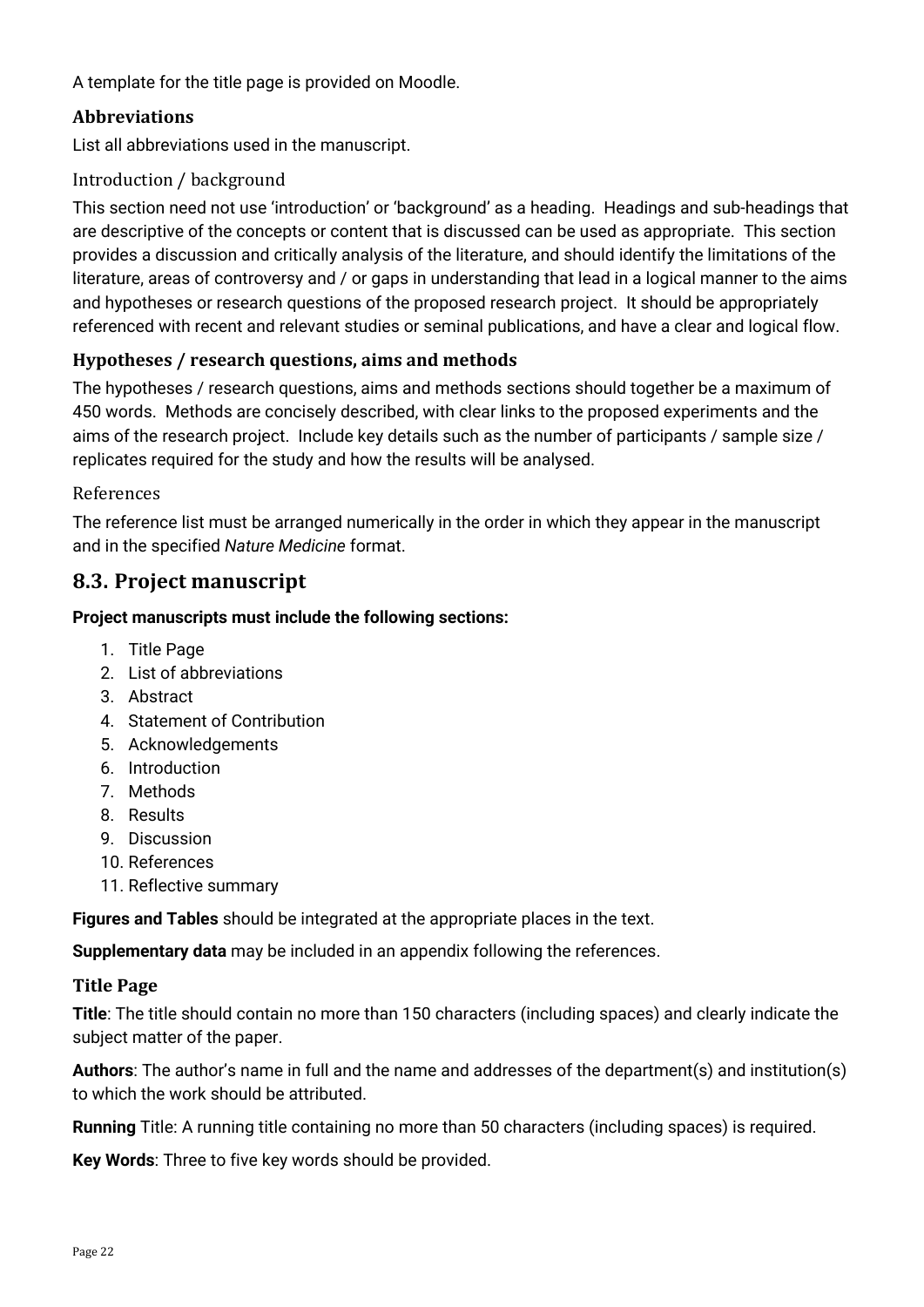**Word Count**: The word count (excluding the abstract, title page, list of abbreviations, statement of contribution, acknowledgments, headings, in-text citations, reference list, and figure legends etc) should be listed.

### **Month and year of submission.**

The UNSW crest appears at the top of the title page and must not be altered. The logo of the research institute / centre or industry partner can be included at the bottom of the title page. **A template** for the title page is provided on Moodle.

### **Abbreviations**

List all abbreviations used in the manuscript.

### **Abstract**

An abstract of up to 250 words should follow the title page. The abstract should provide the background for the study, experimental approach, major findings and conclusions. It should be understandable without reference to the rest of the paper. References may not be cited.

### **Statement of Contribution**

The statement of contribution should specifically identify the components of research undertaken by the student. To do this, indicate which aspects of the research results included in the project manuscript were done in collaboration with, or undertaken by, other members of the research group or by external collaborators. Examples of this may include (but not limited to); some surgeries being undertaken by more experienced lab colleagues, tissue cultures being maintained or processed by lab assistants, survey response or patient databases generated or analysed in whole or partly by others, a subsection of the same experimental data obtained by lab colleagues, nucleotide sequences or gene mutations being outsourced to an external company. Seek advice from your supervisor or mentor if you are unsure about this. In the case of data / results contributed by others, this also needs to be clearly attributed in the appropriate methods or results section of the manuscript.

### **Acknowledgements**

The author should acknowledge those who have provided funds, reagents, technical guidance and/or training and scientific advice.

### **Introduction**

The introduction should give a brief and clear account of the background for the study, and the research objective or hypothesis tested should be stated. The introduction should be understandable to a non-specialist. The introduction text should not simply be a direct copy of the literature review text submitted for assessment (this would constitute self-plagiarism). While the text of the literature review will inform what is included in the introduction, it will need to be revised to reflect the outcomes of the research project and the need for the introduction to be concise.

### **Methods**

The methods must be described in sufficient detail to allow the experiments to be interpreted and repeated by an experienced investigator. Give references to established methods; provide references and brief descriptions for methods that have been published but are not well known; provide descriptions of new or substantially modified methods. Provide details of any ethics approvals required for the research undertaken. Identify the apparatus, drugs and chemicals used; give the manufacturer's name and address in parentheses after each item.Describe the statistical methods used and define all statistical terms, abbreviations, and symbols. Any transformation of data needs to